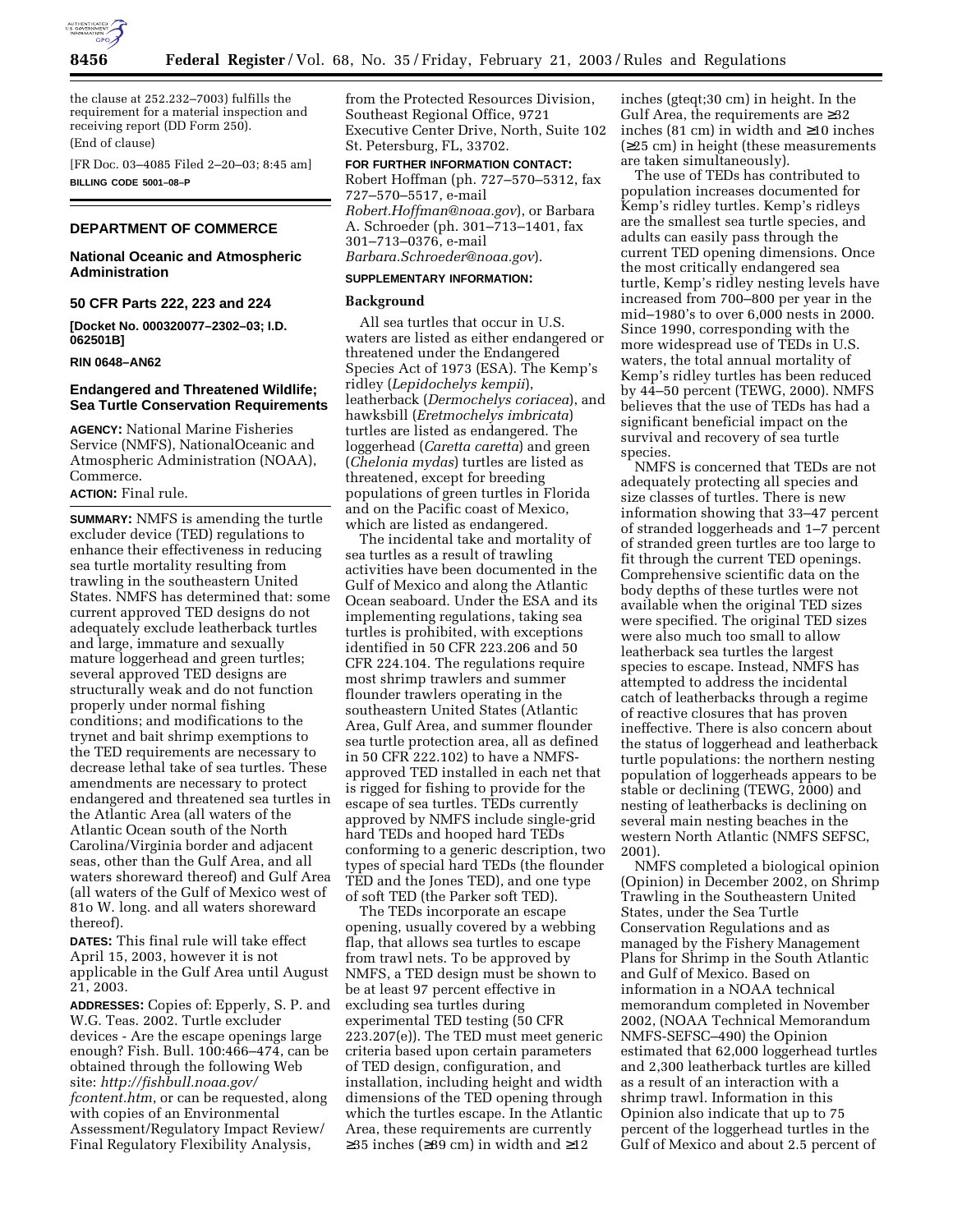the loggerheads in the Atlantic that encounter a shrimp trawl are too large to escape the current minimum openings. The implementation of this rule, however, is expected to allow all size classes of loggerhead and leatherback turtles to escape. The Opinion estimated that implementation of this rule will decrease shrimp trawl related mortality by 94 percent for loggerheads and 96 percent for leatherbacks.

To protect large green, loggerhead and leatherback turtles NMFS proposed modifying the TED regulations to ensure that TEDs are capable of releasing these large turtles (66 FR 17852, April 5, 2000; 66 FR 50148, October 2, 2001). The proposed changes would have been applicable in all inshore and offshore waters of the Southeast United States as follows: (1) Require all hard TEDs to have a grid with a minimum inside measurement of 32 inch (81 cm) by 32 inch (81 cm); (2) require the use of either the double cover flap TED, a TED with a minimum opening of 71–inch (180–cm) straight-line stretched mesh, or the Parker soft TED with a 96- inch (244–cm) opening; (3) disallow the use of the hooped hard TED; (4) disallow the use of weedless TEDs and the Jones TED; (5) disallow the use of accelerator funnels; (6) require bait shrimpers to use TEDs in states where a state-issued bait shrimp license holder can also fish for food shrimp from the same vessel; and (7) require the use of tow times on small try nets.

#### **Public Comments**

The measures in this final rule are based, in part, on comments received on the Advanced Notice of Proposed Rule Making (ANPR) (65 FR 17852, April 5, 2000), the proposed rule (66 FR 50148, October 2, 2001) and eight public hearings held throughout the southeastern United States. NMFS received 23 comments as a result of the ANPR and 8,273 comments as a result of the proposed rule and public hearings; of the 8,273 responses, 7,714 were letters from the public which were similar in content. NMFS reviewed all of the comments received. Where appropriate, comments are grouped according to general subject matter, and references are made only to some groups or individuals, and not to all groups or individuals who may have made similar comments.

*Comment 1:* Some fishermen believe that the economic analysis that NMFS completed for the proposed rule is flawed in the following ways: (1) The cost to retrofit TEDs is far too low; (2) the 20 percent profit margin used is too high; (3) the cumulative loss of shrimp

as a result of the proposed changes in addition to existing requirements is not considered; (4) an analysis of possible shrimp loss due to the prohibition of accelerator funnels is lacking; (5) the analysis of the economic impact to small businesses is inadequate; (6) the percentage of shrimp loss is too low and should be 15 to 20 percent; (7) information on gear replacement frequency is inaccurate; and (8) the economic analysis does not consider the effects the rule will have on fishermen in combination with depressed shrimp prices.

*Response:* NMFS has completed a Final Regulatory Flexibility Analysis (FRFA) and Regulatory Impact Review (RIR), in conjunction with an environmental assessment, on this final rule's effects in accordance with the Regulatory Flexibility Act (5 U.S.C. 601 *et seq.*) and Executive Order (E.O.) 12866. This EA/RIR/FRFA analyzes this final rule's effects on the shrimp fishery in combination with past TED and Bycatch Reduction Devices (BRD) rules. It also analyzes this final rule's effects on the shrimp fishery in light of current shrimp price information as well as the best available information from existing databases on profit margins, gear costs, and the durability of and cost to replace equipment. The average replacement cost for a leatherback TED was assumed to be \$220, 4 TEDS were assumed necessary for small vessels and 8–10 TEDs for large vessels, and the average useful life of a TED was assumed to be 3 years. In the assessment of the proposed rule NOAA Fisheries assumed a 1–year life span for the equipment and used a cost of \$45 dollars for replacement. Because the equipment was only expected to last 1 year NOAA Fisheries felt that replacement costs would be low because the fishermen would have to replace the gear anyway so the only actual cost increase would be from the difference in cost of a leatherback TED verses the current TEDs. The assumption of a 20–percent profit margin was eliminated and, instead, vessel profits were internally calculated based on expected revenues and variable costs. Shrimp loss under current regulations as well as the proposed regulations was considered and discussed in the analysis. Estimates of shrimp loss under different TED requirements were derived from test data and provided by the NMFS Southeast Fisheries Science Center (SEFSC). Testing methods are described in the responses to comments 11 and 12 of this section. The tests used currently authorized TEDs which include the use of accelerator funnels.

To incorporate the effects of the depressed shrimp prices, 2001 prices were utilized throughout the assessment. The results of the analysis indicate that, under status quo conditions including depressed shrimp prices, while profits (defined as average revenue minus average variable costs) per vessel in the Southeast shrimp trawl fishery, are expected to increase over the next 5 years, this will be accomplished due to contraction of the fishery in terms of total effort, which is expected to decline by approximately 5.4 percent. The effort contraction is comprised of growth in the small vessel fleet, coupled with reductions in the large vessel fleet. Since large vessels are more costly to operate, the resultant physical profile of the fleet is, on average, smaller with lower variable costs. The net effect is that shrimp landings per vessel increase, while variable costs per vessel decline, resulting in an increase in profits, as defined, per vessel. Revenues remain, however, on the average, insufficient to cover both operating and fixed costs. The net impact of the proposed rule is not expected to significantly adversely affect this outcome, with the change in average profits per vessel ranging from a gain of 0.5 percent to a loss of 2.4 percent from the status quo.

*Comment 2:* Some fishermen believe that the shrimp fishery is bearing the majority of the burden for the recovery of sea turtles. They feel the government should help them out by implementing such things as: (1) a TED buy-back program; (2) tax incentives for using TEDs; and (3) price controls and subsidies on shrimp, similar to what corn, soybean, and wheat farmers receive. Fishermen also believe that the government should provide better enforcement of Public Law 101–162 section 609(b). *Response:* Only Congress can authorize programs such as equipment buy-backs, tax incentives, and price controls and subsidies.

Public Law 101–162 section 609(b) prohibits the importation of shrimp harvested with fishing technology that may adversely affect such species of sea turtles. Under section 609, shrimp may be imported from a harvesting nation for which the U.S. government has certified that the nation has demonstrated that its regulatory program governing the incidental taking of sea turtles is comparable to that of the United States. The Court of Appeals for the Federal Circuit recently upheld the government's interpretation of section 609 allowing import of shrimp from countries that are not certified if the exporter and an official of the harvesting nation attest that the individual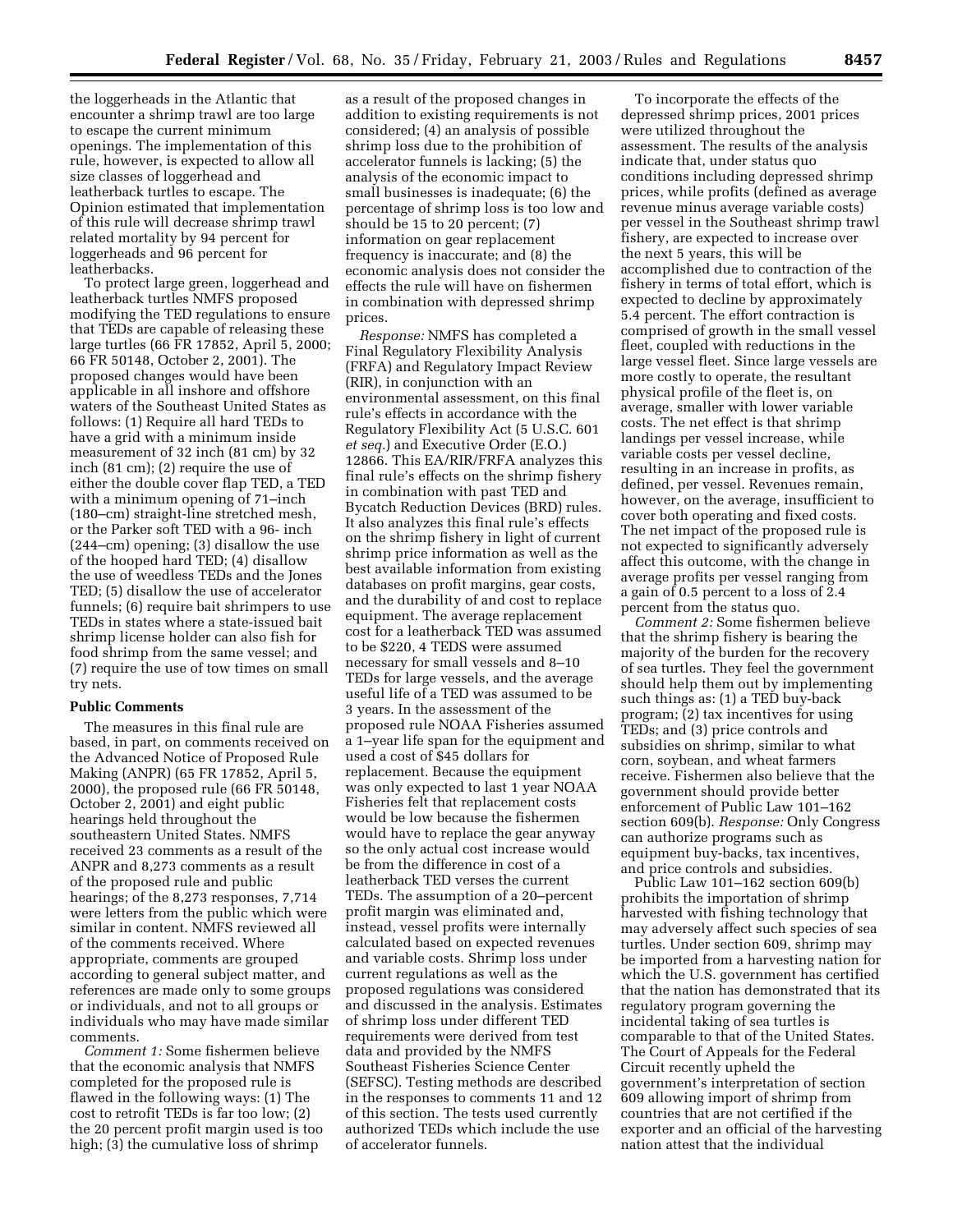shipment of shrimp was harvested under conditions that do not adversely affect sea turtles. *Turtle Island Restoration Network* v. *Evans*, 284 F.3d 1282 (Fed. Cir. March 21, 2002).

NMFS has been actively engaged with the Department of State (DOS) in enforcing section 609 of Public Law 101–162, since it was enacted in 1990. Nations with shrimp fisheries in the Atlantic, Pacific and Indian Oceans, the Caribbean Sea, and the Gulf of Mexico have faced trade restrictions on their commercially harvested shrimp exports to the United States. In most cases, these embargoes remained in place until the national government implemented a sea turtle protection program comparable in effectiveness to that of the United States. Embargoes on wild caught shrimp from nations with ineffective enforcement regimes have also been enacted. NMFS and DOS visit participating countries regularly to observe the performance of the foreign TED programs and ensure that certifications made pursuant to section 609 are based on the best information available. DOS has determined that section 609's embargo provision only applies to wild-harvested shrimp and not to aquacultured shrimp which make up the majority of U. S. imports.

*Comment 3:* Some fishermen commented that the larger TEDs could not be pulled by boats with small trawls and that large turtles would be unable to pass through the neck of the trawl to reach the grid. Also, a 71–inch (180–cm) opening installed in a small trawl will not properly support the TED. The TED would become wobbly, lose its angle, and may rip away from the trawl.

*Response:* During their June 2002, TED testing trip to Panama City, FL, NMFS gear technicians tested the 71– inch (180- cm) opening in a small trawl and found that it could be effectively used in a trawl with a 120–mesh extension. The gear technicians used a model leatherback turtle to determine if it could move through the trawl neck and reach the grid. The model turtle is an aluminum pipe frame that is made to resemble a leatherback turtle that is 40 inches wide (102 cm) by 21 inches deep (53 cm). These dimensions are based on the average measurements taken of 15 nesting leatherback turtles. The gear technicians were able to pass the model through the trawl with a 120 mesh extension to the grid and out the 71 inch (180 cm) opening. NMFS believes that the use of a 71 inch (180 cm) TED or the double cover flap TED in a small trawl will be effective for large turtle release and fishing efficiency.

Gear technicians also tested the use of a 140–mesh extension in a small trawl.

The trawl's performance was not altered by the use of the larger extension. The larger extension also made the installation of the large TED easier and the extra webbing made for a stronger installation and allowed the TED to maintain its angle better. The model leatherback also passed through the trawl to the grid and out the opening more easily than it did through the trawl with the 120 mesh extension. NMFS believes that fishermen who use small trawls may want to use a 140 mesh extension with the new, larger TED to provide better fishing and turtle release performance.

*Comment 4:* Some fishermen and the Georgia Department of Natural Resources (GA DNR) believe that the grid size should be 32 inches (81 cm) measured from the outside of the TED frame, not the inside. This is the grid size many fishermen use.

*Response:* NMFS is requiring a minimum grid size of 32 inches (81 cm) by 32 inches (81 cm) outside measurement, rather than the inside measurement originally proposed. TEDs of this size can be used effectively with the larger escape opening dimensions. This change may eliminate gear replacement costs for many fishermen.

*Comment 5:* The GA DNR believes that the dimensions of the cuts for the new opening should be the same dimensions as those for the current leatherback TED, not the dimensions that were proposed. GA DNR reports that only 9 out of 61 captains who use the current leatherback TED claim that the TED loses shape faster than the 35 inch (89 cm) by 12 inch (30 cm) TED. They also suggest that to reduce stress in the trawl, the grid should be oval with dimensions of at least 31 inches (79 cm) by 42 inches (107 cm).

*Response:* NMFS disagrees that the dimensions of the new opening should be those currently required for the leatherback opening. However, NMFS agrees that the dimensions should be altered from the opening specified in the proposed rule. Based on further information from fishermen who use the current leatherback TED and additional testing of the new opening, the cuts for the new 71–inch (181–cm) TED will be as follows: Two 26 inch (66 cm) cuts forward of the TED frame and one 71– inch (181- cm) cut across the top of the opening. NOAA gear technicians tested the 71–inch (181–cm) TED with three different cuts, to determine which cut would be most capable of releasing a leatherback turtle. This testing was conducted by using the model leatherback described in the response to comment 3. The model leatherback passed through the 71–inch (181–cm)

TED with an opening made with a 71– inch (181–cm) by 26–inch (66–cm) cut more easily than it did through the 71– inch TED with an opening made with a 71–inch (181 cm) by 20–inch (51–cm) cut; however, there was little to no difference between an opening made with a 71- inch (181–cm) by 26–inch (66–cm) cut and an opening made with an 83–inch (211–cm) by 26–inch (66– cm) cut (the dimensions of the current leatherback TED). NMFS believes that the 71–inch (181- cm) by 26–inch (66– cm) cut results in a stronger TED than the 83- inch (211–cm) by 26–inch (66– cm) cut because the former cut takes out less webbing.

Although an oval grid with measurements of 31 inches (79 cm) by 42 inches (107 cm) may work well with the new opening sizes, NMFS believes that other size and shaped grids will also work well. Allowing different grid sizes and shapes will allow fishermen greater flexibility in customizing their gear to help meet the demands of the different areas in which they fish.

*Comment 6:* Net makers, fishermen, and various state agencies are concerned with the elimination of gear that works well in their areas such as the Coulon TED, weedless TED, and accelerator funnels. Fishermen believe that the new TED requirements will minimize options to choose gear that will optimize shrimp catch while still protecting turtles.

*Response:* NMFS agrees and is allowing the weedless TED, hooped hard TED (of which the Coulon TED is one type), and accelerator funnels to be used in certain areas and with certain conditions. These areas and conditions are described in detail in the codified language below, and are only briefly described here. Hooped hard TEDs, of which the Coulon TED is a variety, can be modified to release large loggerhead turtles but cannot be modified to release leatherback turtles; therefore, NMFS believes that this TED, with the modifications to release large loggerheads, can be used in those inshore areas where leatherbacks are uncommon. The weedless TED can be strengthened through the use of a brace bar which will reinforce the grid bars to keep them from bending toward the back of the TED. This will eliminate the problem which caused NMFS to propose banning the weedless TED. Recent testing by gear technicians has shown that accelerator funnels with increased dimensions to allow the escape of large loggerhead and leatherback turtles can work effectively.

*Comment 7:* Louisiana fishermen encounter a large number of objects and debris that force open the TED flap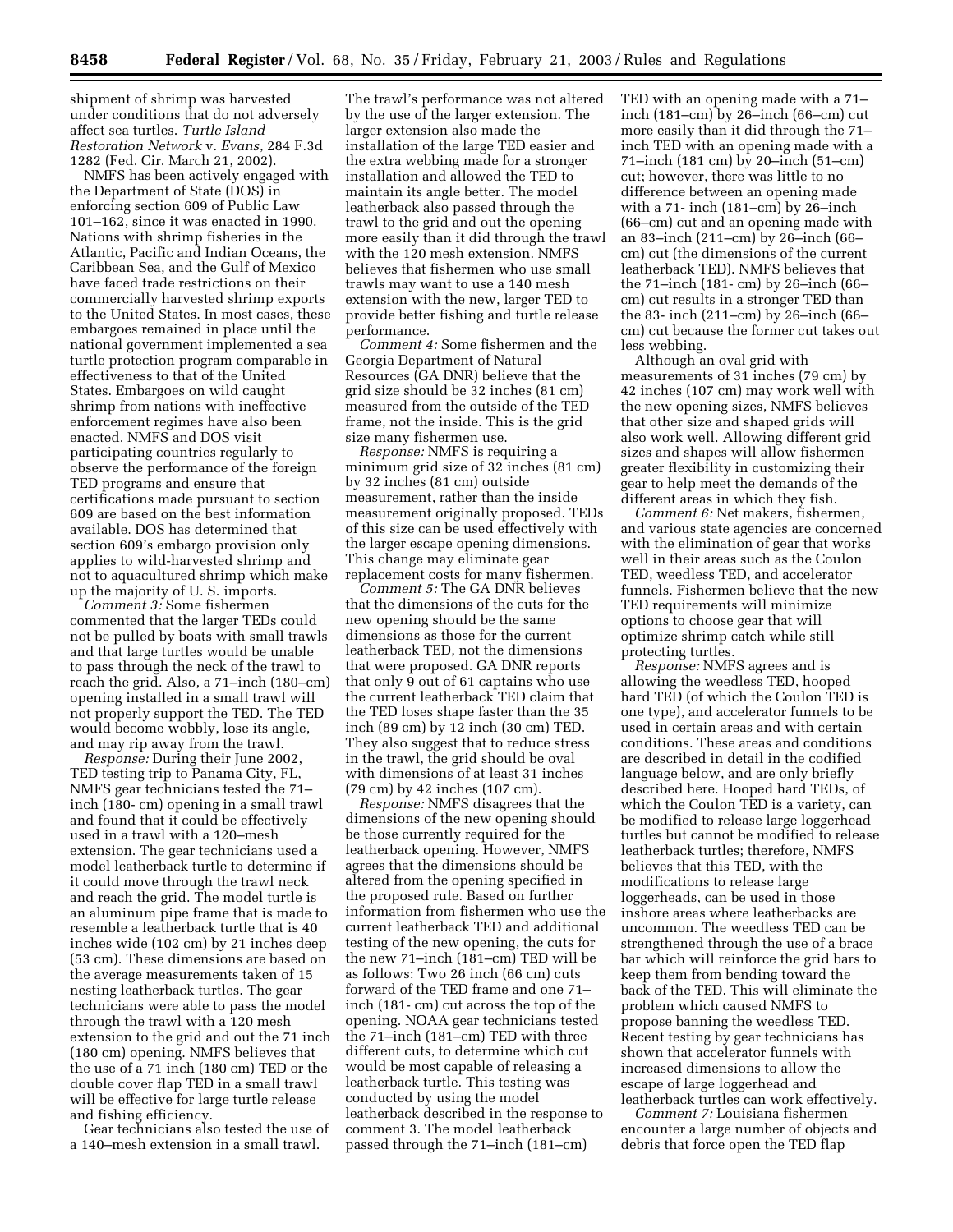causing shrimp loss. They claim that contrary to NMFS statements that larger openings will allow debris to escape, the shrimp losses will be compounded with the larger opening as water pressure forces these items to stay against the grid and the same water pressure opens the flap.

*Response:* The experiences of fishermen on the east coast who have used the leatherback TED extensively indicate that if this TED is properly maintained it will expel debris better than TEDs with smaller openings. NMFS realizes that fishing conditions in the Atlantic may differ from the Gulf; however, NMFS believes that there is a greater chance of debris blocking the grid and holding open the flap in TEDs with smaller openings which may result in greater shrimp loss. Larger openings would prevent the debris from accummulating in front of the TED thereby allowing the flap to close.

*Comment 8:* Environmental organizations state that the proposed rule allows the use of the Parker soft TED which should be eliminated as an approved TED. They claim soft TEDs stretch over time and are less effective than hard grid TEDs in excluding turtles.

*Response:* NMFS looked at many aspects of the Parker soft TED's performance over a 30–month period in both the Gulf of Mexico and the Atlantic Ocean. Observer data show a favorable comparison between the efficiency of the Parker TED and approved hard TEDs. Information from NOAA enforcement indicates that the Parker TED is used more in the Atlantic than in the Gulf, but even in the Atlantic the use is low (<50 boats). NOAA enforcement has found that the compliance rate is good on the boats that do use the Parker TED. NMFS' gear specialists provided training to net shop owners, net manufacturers, and fishermen in the proper installation and use of the Parker TED. For these reasons, NMFS believes that this TED can be used effectively to protect turtles. However, as with all TEDs, maintenance is important. For example, netting can stretch over time which can cause a Parker soft TED to lose its shape. Similar maintenance (e.g. to maintain TED angle) is also required for hard TEDs.

*Comment 9:* Fishing organizations believe the Andrews-style soft TED should be re-certified for use as an approved TED.

*Response:* NMFS disapproved the use of the Andrews soft TED (61 FR 66933, December 19, 1996) after extensive testing demonstrated that this TED did not exclude turtles effectively.

Modifications to the Andrews soft TED were tested by NMFS with direction from an industry-led TED testing advisory panel in 1996, 1997, and 1998. Most design versions of this TED did not pass the small turtle protocol with the exception of two designs tested in 1998. Following the 1997 tests, members of the industry-led soft TED advisory panel evaluated shrimp retention with the modified Andrews TED aboard a commercial shrimp trawler. The panel reported that the modified Andrews TED had an estimated shrimp loss of 20 percent when compared to a hard TED. The TED testing review committee (which is made up of representatives from the shrimp industry, environmental groups and NMFS) recommended that before pursuing final certification of the designs tested in 1998, industry should test these designs for shrimp retention. To NMFS' knowledge, these designs have not been tested for shrimp retention by industry.

*Comment 10:* Fishermen, environmental organizations, and state agencies believe that the double cover flap TED needs further testing to determine its ability to exclude sea turtles.

*Response:* Results from NMFS' testing indicate the double cover flap TED design was effective at excluding the model leatherback described in the response to comment 3. During TED testing in 2000, 2001, and 2002, a total of 71 loggerhead turtles (captive-reared 2- and 3–year olds) were exposed to the double cover flap TED under test protocols (5 minute exposure). Of the 71 turtles, 69 escaped and 2 were captured which equates to a 97 percent escape success rate. The model leatherback was sent through the double cover flap a total of 10 times, 5 times in a bottom opening version and 5 times in a top opening version. The test was performed by a diver swimming through the trawl with the model and pushing it through the TED opening. During this test, the diver was able to push the model through either opening with ease. When the model was inverted (simulating the dorsal surface of the turtle being against the TED frame) the diver was still able to push the model through the opening with ease. During offshore testing of the double cover flap TED, aboard the R/V GEORGIA BULLDOG in May 2002, a total of 7 wild turtles were videotaped escaping (all turtles were hard shell turtles and appeared to be loggerheads). The time it took for turtles to escape, once encountering the TED, ranged from 12 seconds to 1 minute and 11 seconds. Based on estimation of carapace length,

NMFS believes that both adult and subadult turtles were represented in the sample.

*Comment 11:* Some shrimp fishermen believe that the shrimp loss data gathered by NMFS on the double cover flap TED are flawed in many respects, including: (1) the tests were not conducted in areas representative of where they fish; (2) sample sizes were too small to be statistically valid; (3) the tests were done outside the shrimping season with low catch rates and low loads in the bag end. Higher loads would cause more water to back up and force open the flap and cause additional shrimp loss.

*Response:* Since publication of the proposed rule, NMFS conducted further testing of the double cover flap TED. From January through August, 2002, the double cover flap TED has been tested against current commercially available TEDs for shrimp loss aboard 12 commercial shrimp trawlers in the Gulf Area, and one trawler in the Atlantic Area. In the Gulf Area, 7 vessels fished in inshore and near shore areas (2 in Texas, 2 in Louisiana, 1 in Mississippi, 1 in Alabama and 1 in Florida). Offshore testing was conducted along the northeast coast of Florida by one vessel, the pink shrimp grounds of southwest Florida by two vessels, Louisiana by two vessels and Texas by one vessel. In order to obtain statistically valid data, a minimum of 20 comparative tows were conducted during each trip. Testing has included the shrimp season openings in Texas, Louisiana, and Mississippi. A total of 305 comparative tows were conducted. The double cover flap TED experienced a 0.1 percent shrimp gain when compared to current commercially available TEDs, which is not statistically different from zero.

Excessive shrimp loss due to back washing and large catch loads were not experienced during the tests to date. Additionally, several vessel captains have remarked that the double cover flap appears to work better in excluding debris such as sticks, grass, and jellyfish.

*Comment 12:* Fishermen were concerned about missing data on shrimp loss estimates used in the proposed rule. They allege the NMFS report on shrimp loss data did not contain information from 58 tows comparing shrimp loss between the modfication and standard TEDs and that the lack of providing data from all observed tows may reflect selective reporting. They also believe the report lacked information on trawl sizes used during the tests and the size of the shrimp that were caught.

*Response:* The data set in question resulted from testing conducted in 2000.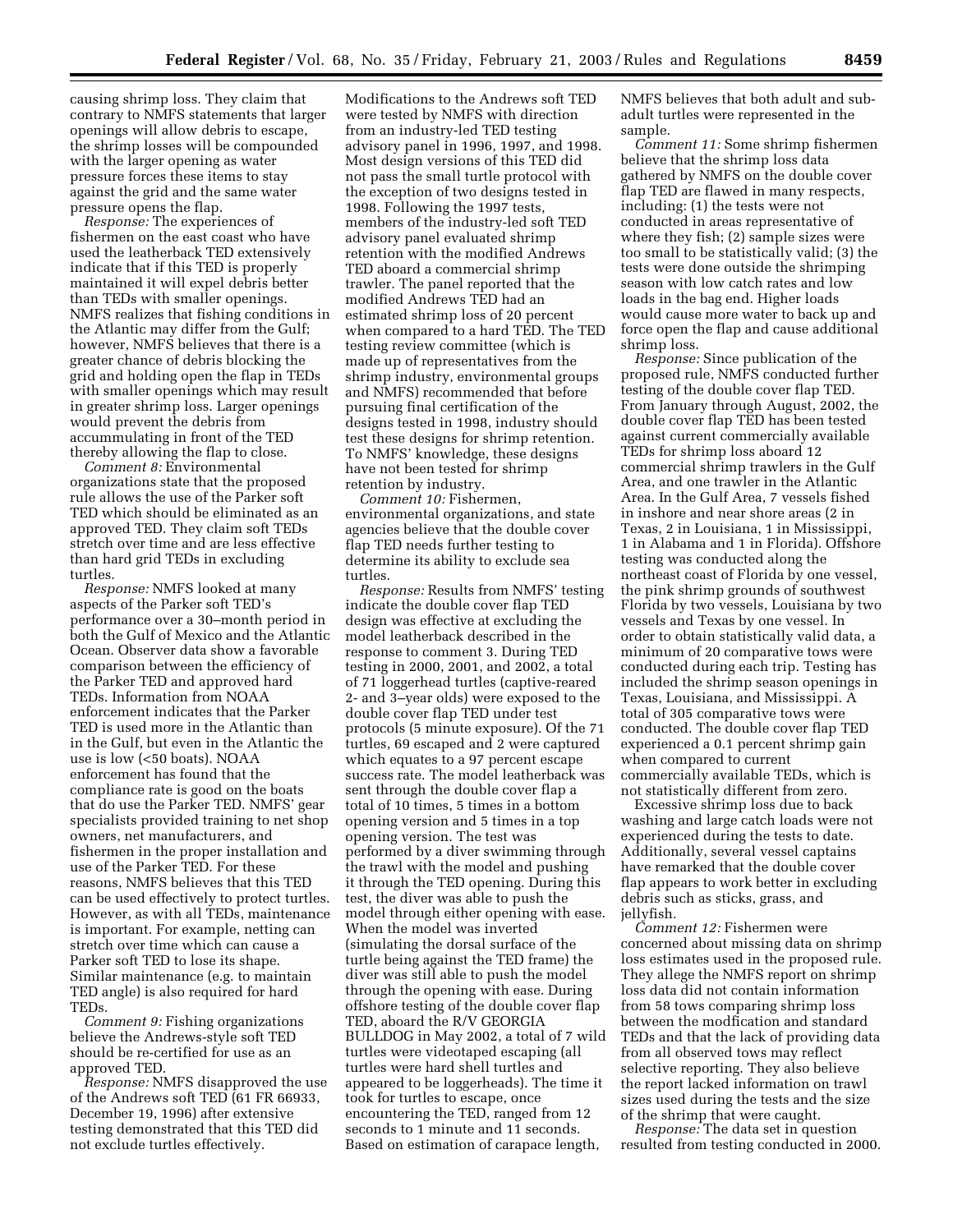That data set did not include unsuccessful tows. Unsuccessful tows are those that include problems which would bias the data in a manner unrelated to the TED, i.e., fouled tickler chain, torn nets, and catches dumped together. As a result, data gathered from such tows can not be used to make a judgment on the functioning of the TED. The 58 tows referenced in this comment had one or more of these problems and were therefore not included in the data set. However, all tows are recorded by the observer and any problems are noted. These records are archived and are available upon request.

Shrimp size is not always recorded by the observer. The database may provide shrimp size for selected trips and can be queried upon request. Trawl sizes varied depending on the captain of the vessel; however, during comparative tows, the size and type of each trawl used during a tow were the same for the control TED and the experimental TED.

*Comment 13:* Various state agencies and fishermen indicate that large turtles are not found in their state waters. Since 1968, three turtles were recorded caught in shrimp trawl nets during independent fishery trawl surveys conducted in state waters by Alabama, Mississippi, Louisiana and Texas.

*Response:* NMFS does not agree that the lack of sea turtle captures in state waters during fishery independent sampling represents an absence of sea turtles. Stranding information, observed captures, and survey data indicate that large loggerhead and leatherback turtles can be found in Alabama, Mississippi, Louisiana, and Texas state waters.

The fishery independent sampling that is the subject of these comments is conducted mostly with small trawls of 16 ft. (5 m) or less (although a small percentage were conducted with 40- ft. (12–m) trawls), with short tow times (10 to 15 minutes) which reduce the probability that the trawls would catch sea turtles. The purpose of these sampling programs is generally to record target catch and finfish bycatch and, therefore, are not necessarily representative of shrimp fishing effort and/or areas fished. However, NMFS did consider this information and researched the possibility of allowing the use of smaller TED sizes in all Gulf state waters. Based on the information below, leatherbacks occur in all offshore waters which warrants the use of a TED capable of releasing them.

Strandings in inshore waters likely are underestimated due to the difficulty in surveying areas that generally are marshlands or do not have sandy beaches. For the same reasons, offshore

strandings on much of the coastline of Louisiana are underestimated.

The greatest proportion of loggerheads stranding that are too large to fit through current TED openings is in the Gulf Area, where the current minimum height opening is 10 inches (25 cm) (compared to 12 inches (31 cm) in the Atlantic Area). In the western Gulf of Mexico, an annual average of 63 percent of stranded loggerheads offshore and 48 percent of stranded loggerheads inshore were larger than the dimensions of the current minimum TED opening. In the eastern Gulf of Mexico, the values are 89 percent offshore and 80 percent inshore. The proportions are less in the Atlantic Area: 27 percent offshore and 17 percent inshore, but because the number of turtles stranding in the Atlantic Area is higher, the actual number of animals too large to fit through the openings is comparable to the number of strandings that are too large in the Gulf Area. Based on 1995–99 data, each year approximately 250 loggerheads that are too large to fit through existing TED openings strand in each area; approximately 13 percent of these occur in inshore waters. Based on strandings, reported incidental captures, NMFS Beaufort project, Cooperative Marine Turtle Tagging, N.C. public sightings, observer data (Gulf and South Atlantic Fisheries Development Foundation and NMFS), aerial surveys (SETS, Pascagoula Oil Platform Association data, GOM red drum surveys of 1987, 1995, and 1999, NEFSC 1995 and 1998 surveys, CETAP, SEAS92 and SECAS95, MATS95, GulfCet I, GulfCet II, and GoMex surveys), and telemetry tracks, loggerheads are distributed ubiquitously in the Southeast United States, generally occurring in all areas, inshore and offshore, and at all times when shrimp trawling activity is likely to occur.

Leatherback turtles are distributed throughout the Southeast United States, but are not as abundant as loggerheads. Leatherbacks are predominantly found in offshore waters but infrequently enter inshore waters. In the Gulf Area, 8 percent of leatherbacks stranding were found on inshore beaches and in the Atlantic Area 11 percent were reported from inshore waters. The actual number of turtles stranding in inshore waters, however, is small: seven in the Gulf Area from 1995–1999 and 21 in the Atlantic Area for the same time period, for an average of six leatherback turtles stranding annually in southeast inshore waters. Based on the same information used for loggerhead turtles above, leatherbacks occur offshore during all seasons when shrimp trawling activity is expected to occur. The number of strandings on offshore beaches is

significantly more than in inshore waters: the average is 56 animals per year in the Atlantic and Gulf Areas offshore beaches combined.

This information is discussed in greater detail in Appendix A of the environmental assessment prepared for this final rule, which can be obtained from NMFS (see **ADDRESSES**).

*Comment 14:* Fishermen believe that better abundance and distribution data on sea turtles are needed, and that NMFS should identify an acceptable level of strandings. They have observed more turtles today than ever before and anticipate an increase in interactions.

*Response:* NMFS agrees that increases in stranding levels may be related to increases in certain turtle populations, but the populations of particular concern for this final rule -leatherbacks and northern subpopulation loggerheads- are not increasing. In addition, there are many other factors that could cause strandings to increase including a change in fishing practices. NMFS is unable to identify a stranding level that would trigger an adjustment to management measures. In their 1998 report to NMFS, the Turtle Expert Working Group (TEWG) analyzed existing data on the population status and trends of the loggerhead and Kemp's ridley turtles. The TEWG concluded that an estimation, derived from stranding data, of the maximum number of individual loggerheads or Kemp's ridleys that can be taken incidentally to commercial fishing could not be made. The TEWG determined that strandings were an underestimate of nearshore mortality and were inadequate for determining the population's actual status. Recovery goals for the Atlantic populations are identified in the joint NMFS and U.S. Fish and Wildlife ESA Recovery Plans completed in the early 1990s (see **ADDRESSES** for copies or visit *http:// www.nmfs.noaa.gov/endangered.htm*). NMFS agrees that data on abundance and distribution can be improved. NMFS is currently supporting in-water population studies in Florida and North Carolina. NMFS also conducted a pilot aerial survey for loggerhead and leatherback turtles in the coastal waters of the Mid-Atlantic in July 2000, to investigate whether line transect methodology can be used to produce precise estimates of marine turtle abundance. NMFS intends to revise the existing recovery plans in the near future. These revisions will likely include additional research recommendations to improve our understanding of turtle abundance and distribution.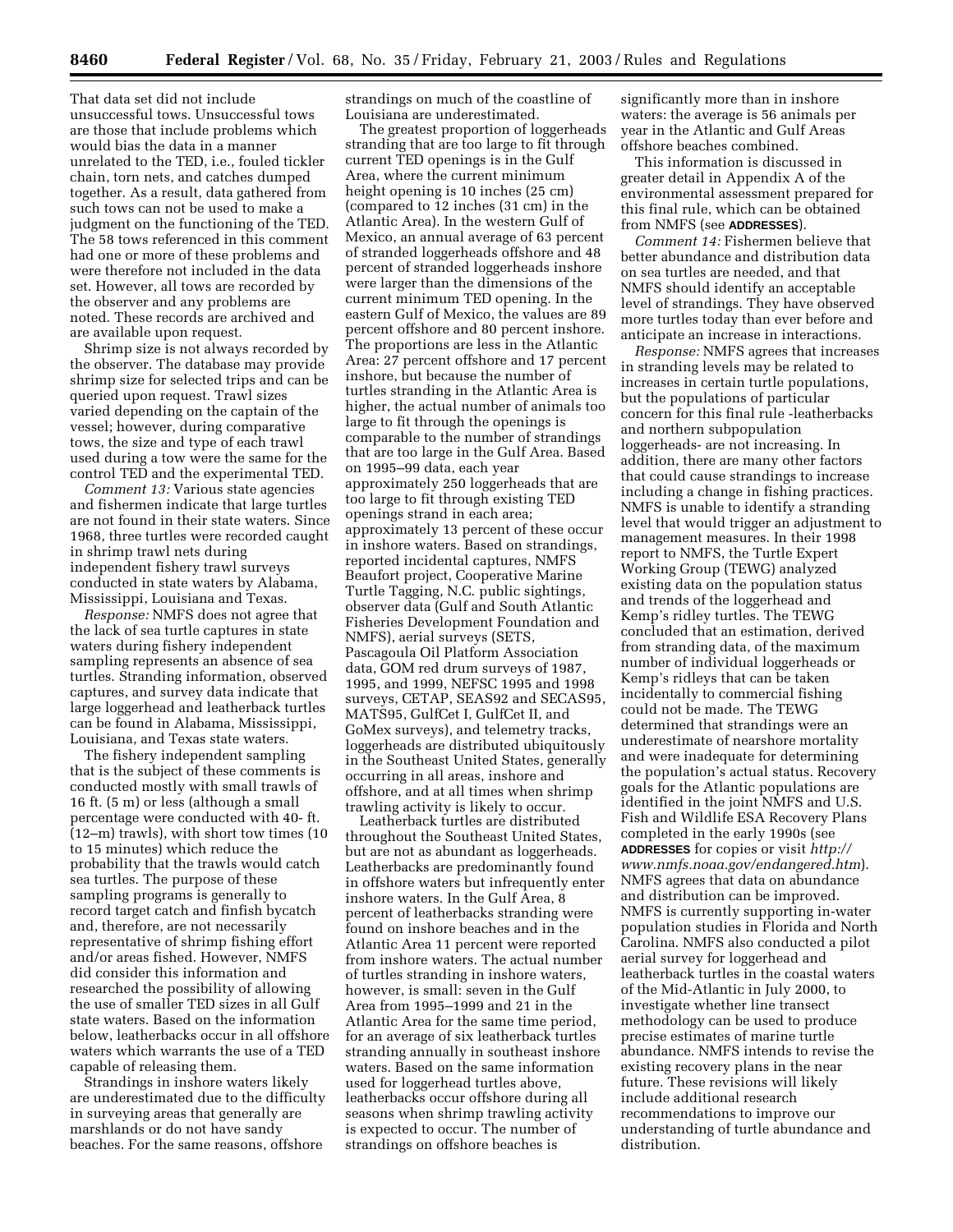*Comment 15:* Fishermen are concerned that data are lacking on the causal relationship between strandings and shrimp fishing. For example, in May of 2000, 22 turtles stranded along the South Carolina coast while the shrimp fishery was operating. Yet in May 2001, 21 turtles stranded along that coast in the absence of shrimp fishing. They stated that recreational fishers and boaters, habitat loss, and pollution are all sources of strandings.

*Response:* NMFS agrees there are many causes that contribute to strandings. Causes include, but are not limited to, diseases, boat strikes, ingestion of marine debris, dredging, power plant entrainment, and incidental capture in fisheries. The cause of death can only be determined in a limited number of cases such as when gear is associated with the carcass. However, there are other sources of data that provide substantial evidence to indicate that shrimp trawling is the main contributing factor to sea turtle mortality (Magnuson *et al.*, 1990; Caillouet *et al.*, 1991, 1996; Crowder *et al.*, 1995; TEWG, 2000). In 1989, a Committee on Sea Turtle Conservation was formed under the auspices of the National Research Council (NRC). The charge to NRC was to review the scientific and technical information pertaining to the conservation of sea turtles and the causes and significance of turtle mortality. The NRC found that, ''Of all known factors, by far the most important source of death was the incidental capture of turtles (especially loggerheads and Kemp's ridleys) in shrimp trawling.'' The NRC report is based on numerous data sources including shrimping effort correlations with stranding levels, independent trawl surveys, and tags returned from turtles that were incidentally captured in shrimp trawl nets. In addition to the NRC report, NMFS' observers have documented incidental capture of sea turtles in shrimp trawl nets throughout the southeastern Atlantic Ocean and Gulf of Mexico. The NMFS Shrimp Trawl Observer Program observed 2,833 sea days between January 2000 and May 2002. During this time NMFS observers documented the incidental capture of 49 sea turtles. These turtles were captured in various locations (4 were captured in the offshore waters of Texas, 5 in the offshore waters of Alabama, 1 in the nearshore waters (state waters) of Alabama, 5 in the nearshore waters of South Carolina, 1 in the offshore waters of Louisiana, 2 in the nearshore waters of Louisiana, 2 in the nearshore waters of Mississippi, 4 in the offshore waters of eastern Florida, 14 in the nearshore

waters of western Florida, and 10 in the offshore waters of western Florida).

The November 2000 TEWG report cites studies that show that the use of TEDs has significantly reduced strandings over the period 1980–1997 by an estimated 40 percent in South Carolina and 58 percent in Georgia, relative to strandings estimates without TEDs. The TEWG also indicates that a significant TED effect on strandings is detectable through the time series analysis of biweekly data, in spite of the increasing trend in annual strandings. Recent work in Georgia that takes shrimp landings into account show strandings per unit of shrimp catch were reduced 37 percent with the use of TEDs.

*Comment 16:* Some environmental groups and state agencies commented that data collected from key nesting beaches in the Atlantic Ocean indicate that the leatherback turtle nesting population may be declining. Globally, leatherbacks are experiencing a severe decline. They also state that the northern nesting population of loggerhead turtles has declined and the portion of the northern nesting population that nests in South Carolina has decreased by as much as 47 percent in the past 20 years. Therefore, they allege that large TEDs are essential to ensure the recovery of these species. Large TEDs allow large juvenile and sexually mature loggerheads and green turtles, as well as leatherback turtles to escape and decrease escape times for all turtles thereby making TEDs more effective.

*Response:* NMFS is requiring larger openings of TEDs as described in the Summary of the Final Rule and the Provisions and Justification of the Final Rule section of this notice.

*Comment 17:* Fishermen believe that current data do not justify the use of these larger TEDs in all areas and times. The year-round use of the leatherback TED is unnecessary. Additional research is necessary to ensure that burdens are not placed on the industry without a corresponding benefit to turtles.

*Response:* Data from multiple sources, including at-sea observer programs, aerial sightings, public reports, incidental captures and strandings documented through the Sea Turtle Stranding and Salvage Network (STSSN), support the use of a TED capable of releasing leatherback turtles in all offshore waters and a TED capable of releasing large loggerhead turtles throughout the southeastern Atlantic Ocean and Gulf of Mexico. Loggerheads are documented in all inshore and offshore areas, whereas leatherbacks are predominantly found in offshore waters

but infrequently enter inshore waters. Additionally, both loggerheads and leatherbacks occur in shrimping areas during all seasons when shrimp trawling activity is expected to occur (see NMFS response to Comment 13).

*Comment 18:* The Gulf and South Atlantic Fisheries Foundation states that there must be appropriate resources to conduct a comprehensive industry review of turtle information and perform analysis of the massive data sets. This would include stock assessment evaluations and economic analysis.

*Response:* A significant amount of available data were reviewed by the NRC when they made their 1990 findings (see comment 15). The latest stock assessment on the leatherback and loggerhead turtles conducted by NMFS (National Marine Fisheries Service Southeast Fisheries Science Center, 2001) was extensively reviewed by an independent peer review process UM Independent System for Peer Reviews whose findings supported the quality of the stock assessment and can be obtained upon request (see **ADDRESSES**).

*Comment 19:* Environmental organizations believe that the effects on sea turtle populations as a result of inadequate TEDs far outweigh the impacts that may occur on nesting beaches; whereas, fishermen believe that nesting beach and nest protection should be stressed before new regulations on fishermen take place.

*Response:* NMFS shares responsibility with the U.S. Fish and Wildlife Service (USFWS) for sea turtle recovery actions under the ESA. NMFS is responsible for addressing threats in the marine environment while the USFWS oversees recovery actions on the nesting beaches. As outlined in all of the Atlantic sea turtle joint ESA Recovery Plans, both threats on the nesting beaches and in the marine environment must be addressed in order to recover these listed species. Programs to protect nests and hatchlings have been ongoing for many years. A primary example is the joint Mexico/U.S. protection program for Kemp's ridleys at Rancho Nuevo that began in the late 1970s. Nesting beaches throughout the southeastern U.S. are protected by the states, Department of Interior, Department of Defense, and the public. NMFS must continue to reduce incidental capture in shrimp trawl fisheries when data support that modifications to existing TED requirements are necessary.

*Comment 20:* Environmental organizations feel it is illegal for NMFS to imperil threatened and endangered species by delaying the implementation of this final rule to alleviate short-term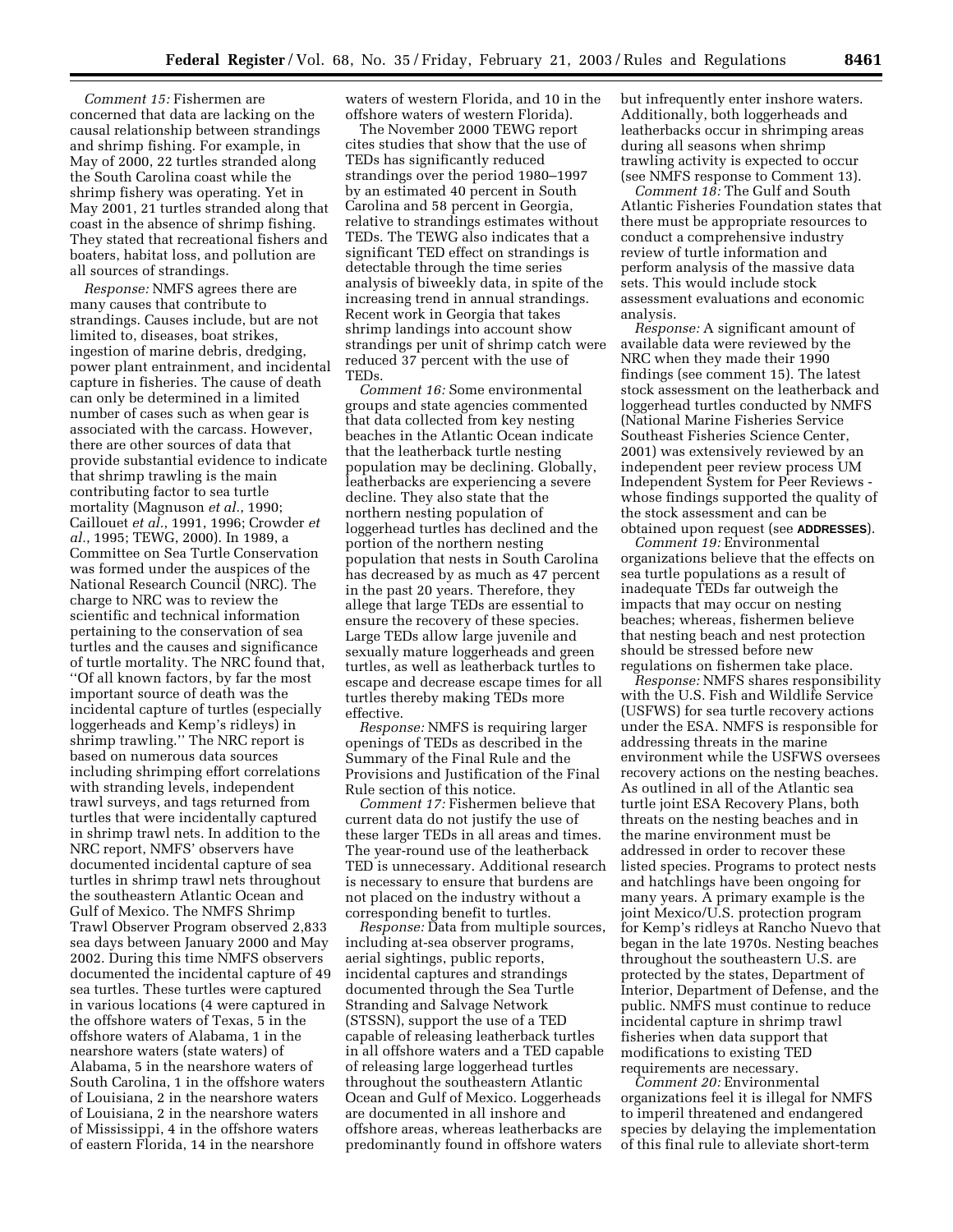economic impacts. They believe that the provisions of the proposed rule should be implemented as is, without the 1– year delay.

*Response:* This final rule will be implemented for the Atlantic Area on April 15, 2003, and for the Gulf Area 6 months after its publication in the **Federal Register**. NMFS believes that the 6–month delay in the Gulf Area is appropriate because fishermen in the Gulf Area use smaller TEDs with smaller grids than fishermen in the Atlantic Area, and the Gulf Area also has the majority of hooped hard TED users, bait shrimpers, and weedless TED users. Most fishermen in the Atlantic have been subject to the implementation of the leatherback contingency plan and likely already have the equipment to comply with the new regulations. The GA DNR reports that many shrimpers (up to 60 percent) use the leatherback TED year-round. Net shops in the Atlantic Area are more likely to stock the required equipment. Net shops in the Gulf Area will need additional time to supply the equipment necessary to comply with these new regulations. In addition, the six months will provide opportunity to evaluate preliminary results from the Gulf and South Atlantic Fisheries Foundation study on the shrimp fishery and sea turtles. In the proposed rule, NMFS had initially discussed a 12–month delay in implementation. In light of the additional time allowed for public comment, NMFS now believes that an additional 12–month delay is not warranted.

*Comment 21:* State agencies from Mississippi, Alabama, Louisiana and Texas believe that their bait shrimp industries are tightly regulated by state laws and additional Federal regulations are unnecessary. Texas Parks and Wildlife believes that the new regulations would require the state to make major changes to their license program to provide bait-only licenses.

*Response:* NMFS enforcement and gear specialists have seen an increase in boats claiming to be bait shrimpers but possessing more than 32 lb (14.5 kg) of dead shrimp. Increased tow times are necessary to land this much dead shrimp. Longer tow times would increase the likelihood of entangling a sea turtle and, without a TED installed, increase the chance of injury or mortality. When there is no incentive to limit tow times as a part of normal fishing operations, tow time limits are extremely difficult to enforce. Also, the possession of both bait and food shrimping licenses aboard the same vessel may allow such vessels to exploit the bait shrimping exemption as a

loophole. Therefore, NMFS is limiting the bait shrimp TED exemption to shrimpers with a valid state bait-shrimp license for which such state license allows the licensed vessel to participate in the bait shrimp fishery only.

The new requirements for bait shrimpers should not affect state programs that have separate bait and food shrimp licenses. The new requirements do not eliminate duallicense programs; rather, dual-license holders will be required to use a TED. Texas Parks and Wildlife can decide whether or not a separate bait-only license is warranted to allow bait shrimpers to fish without a TED.

*Comment 22:* Environmental groups believe that TEDs should be required on all try nets. Tow time limitations do not work and are unenforceable.

*Response:* Sea turtles are captured in try nets. The NMFS observer program from 1992 through 1995 documented that try nets accounted for 43 percent of the observed turtle captures. In 2001, shrimpers operating in the Atlantic Area reported capturing more than 20 turtles in their smaller try nets without TEDs installed. NMFS required shrimpers deploying try nets with head rope lengths greater than 12 ft. (3.6 m) or foot rope length greater than 15 ft. (4.6 m) to have a TED installed but exempted the smaller try nets (61 FR 66933, December 19, 1996). Experimental trawling completed in 1994 and 1996 indicated that small try nets  $(≤ 12$  ft.  $(3.6$  m)) were less likely to catch turtles. A total of 100 tows deploying three sizes of try net, 12 ft. (3.6 m), 15 ft. (4.6 m), and 20 ft. (6.2 m), were conducted in Cape Canaveral Ship Channel. Thirty-five turtles were caught. Of these, 17 were caught in the 20–ft. (6.2–m) net, 10 in the 15–ft (4.6– m) net, and 8 in the 12–ft (3.6–m) net. NMFS believes that when used as intended, small try nets pose little threat to turtles. NMFS initially issued this exemption without tow time restrictions because it felt that this type of gear naturally lent itself to short tow times. However, information from GADNR indicates that some fishermen are using try nets as another fishing trawl, towing it for long periods of time. NMFS will continue to monitor this issue. If tow time limitations do not prevent the capture of sea turtles in try nets, then NMFS will consider other alternatives, such as requiring TEDs in all try nets.

*Comment 23:* Environmental organizations believe that NMFS should allocate adequate funding toward ensuring shrimpers' compliance with these regulations. They believe that one way to accomplish this is to increase enforcement personnel. They also believe that NMFS should establish a

mandatory observer program to cover a representative sample of shrimp vessels in the southeastern United States.

*Response:* NOAA Enforcement, in partnership with the USCG and deputized state law enforcement agencies, have been successful in enforcing these regulations. Further, based on information from these agencies, the vast majority of fishermen follow the regulations.

The NMFS Shrimp Trawl Bycatch Observer Program has observed over 2,800 sea days on shrimp trawl vessels since 2000. This level of observer coverage is expected to continue in the future. NMFS is required to have observer coverage for the shrimp fishery, but the sampling is inadequate, given fleet size. Because of the massive size of the shrimp fleet and the amount of resources (funding and personnel) it would require, the establishment of a sampling program that would result in precise estimates of turtle bycatch has not been possible. Currently, limited resources are focused on specific issues that need evaluation such as testing new TED designs and BRDs.

*Comment 24:* Fishermen from Alabama, Mississippi, and Louisiana have complied with current TED regulations and additional burdens should not be placed on them without adequate data to support the new requirements.

*Response:* Shrimpers in the southeastern United States have made great contributions to the protection of endangered species through their use of TEDs over the last decade and more. Those efforts have borne fruit, as evidenced by the population increases of the critically endangered Kemp's ridley turtles, which are small enough to escape through the current TEDs. However, studies have shown that 33– 47 percent of the loggerhead turtles stranded throughout the southeastern United States are too large to fit through the current TED openings. This is a much greater percentage than this size group represents in the population at large. The continued disproportionate loss of this size class will seriously hamper recovery efforts for this species, and might require change in its status from threatened to endangered. Leatherback turtles are severely endangered throughout the world. Nesting numbers on their main nesting beach in the western north Atlantic have decreased by 15 to 17 percent per year since 1987. NMFS believes that increasing the size of current TED openings is necessary to ensure the conservation and recovery of these listed species.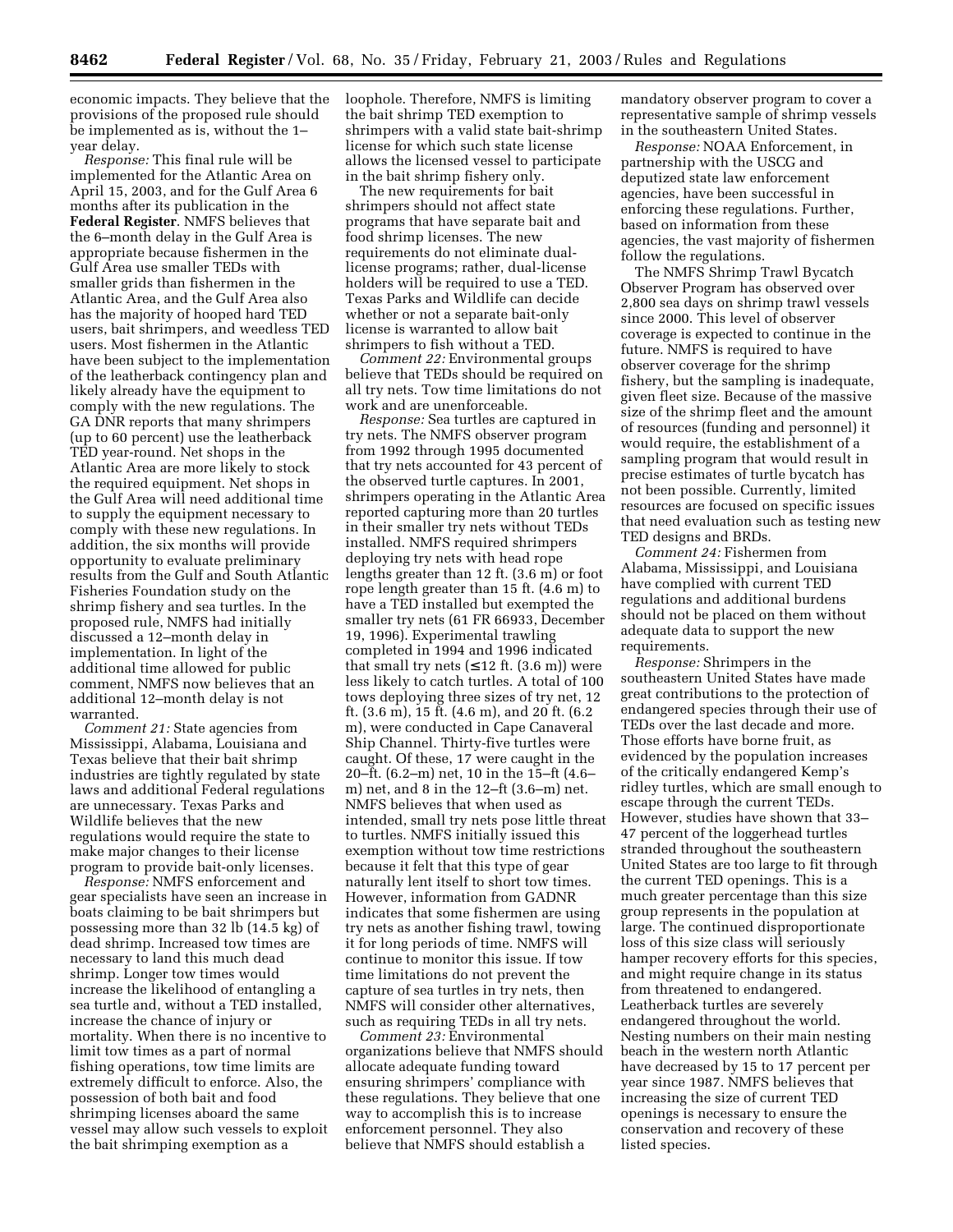*Comment 25:* Eight years ago the shrimp fishing industry offered a wellfunded plan for turtle recovery that included money to protect nesting beaches in Mexico and helped to fund the head start program, in lieu of TEDs, but NMFS would not accept it. Fishermen are willing to pay to protect sea turtles and protect eggs and nests in lieu of TEDs. The money can go to protect nesting beaches and hatch eggs to release into the wild.

*Response:* Nesting beach habitat conservation plays an important role in the recovery of sea turtles. However, the protection of turtles in the water is equally important. The use of TEDs is a major factor in the recent population increase of Kemp's ridley turtles. Kemp's ridleys are the smallest sea turtles, and adult size animals can pass through the current TED openings. Since 1990, corresponding with the more widespread use of TEDs in U.S. waters, the total annual mortality (including natural mortality) of Kemp's ridleys has been reduced by 44–50 percent. At the same time, nesting has gone from 700–800 nests per year in the late 1980s to approximately 6,000 nests in 2000. This kind of increase in nesting numbers could not have happened without in-water protection provided by TEDs. NMFS believes that the use of TEDs can have a significant impact on the survival and recovery of sea turtles. The majority of loggerhead turtles nesting in the United States takes place on the east coast, where there is comprehensive nesting beach and nest protection. Even with these comprehensive conservation and protection programs in place, the northern nesting population of loggerhead sea turtles (from northeast Florida north) is at best stable and possibly declining, demonstrating that in-water protection of sea turtles is still required to achieve recovery.

*Comment 26:* Fishermen and environmental organizations believe that NMFS should investigate the impact of recreational shrimping on sea turtles. Recreational trawls may reach 16 ft. (4.88 m) in width with a fleet estimated at 8,000 boats. At 16 ft. (4.88 m) these trawls are the same size as try nets which already require TEDs.

*Response:* The majority of recreational shrimp fishermen pull their trawls out of the water by hand, and this naturally limits the size of the trawl and the tow times (a large full net would not be able to be retrieved by hand). They must also use tow times as specified at 50 CFR  $223.206(d)(3)(i)$ . NMFS believes this fishery poses little threat to sea turtles because of the combination of short tow times and small trawls. Any recreational

fisherman who does not pull his or her trawl in by hand must use a TED.

*Comment 27:* Members of the United States Congress commented that food safety is a national security issue and the proposed rule may result in the United States becoming more dependent on foreign produced foods at a time of national hazard.

*Response:* NMFS believes regulations to increase the size of current TED openings would allow for adequate protection of listed species, possibly avoiding the curtailment of the shrimp fishery in the southeastern United States, and thus allowing the shrimp fishery to continue to harvest shrimp.

*Comment 28:* Fishermen believe that NMFS' method for announcing and convening public hearings for the proposed rule was inadequate. NMFS should do direct mailings of notices to shrimpers by using lists that the state agencies have from selling shrimp licenses.

*Response:* While NMFS procedures for public notification satisfy legal requirements, NMFS agrees that public notification of our proposed actions could be improved. NMFS increased coordination with affected entities, by extending the public comment period on the proposed rule by 90 days, funding a major industry workshop in Tampa, FL, and participating in three industry-sponsored meetings in Louisiana. NMFS is currently developing a mailing list based on public hearing participation to distribute information on future meetings and notices to the people these actions affect.

### **Provisions and Justification for the Final Rule**

NMFS is adopting the proposed measures as a final rule with the changes specified below, based on a review of the public comments and additional analyses of biological and commercial information. The changes to the proposed rule consist of specifying different TED-openings and configurations for inshore and offshore waters and allowing the use of accelerator funnels, hooped hard TEDs, and weedless TEDs with modifications. Once the final rule is published in the **Federal Register** the changes will be effective April 15, 2003, in the Atlantic Area and after 6 months in the Gulf Area.

#### **Summary of the Final Rule**

The final amendments to the TED regulations are applicable to trawling in all inshore and offshore waters of the southeastern United States as follows: (a) Require all hard TEDs to have a grid

with a minimum outside measurement of 32 inches (81–cm) by 32 inches (81– cm); (b) require the use of either the double cover flap TED, a TED with a minimum opening of 71 inch (180 cm) straight-line stretched mesh, or the Parker soft TED with a minimum 96– inch (244–cm) opening in offshore waters (from the COLREGS demarcation line seaward) and in all inshore waters off of Georgia and South Carolina; and require a TED-opening in all inshore waters (from the COLREGS Demarcation line landward) except for the inshore waters of Georgia and South Carolina of at least 44–inch (112–cm) straight-line stretched mesh measurement with a 20– inch (51–cm) vertical taut height, with each measurement taken separately on all hard TEDs (see Figure 1) or a

Parker soft TED with a 56–inch (142– cm) opening; (c) disallow the use of the hooped hard TED in all offshore waters and in the inshore waters of Georgia and South Carolina; and allow a hooped hard TED in inshore waters, other than Georgia and South Carolina, to have a minimum size of 35 inches (89 cm) by 27 inches (67 cm) on the top opening, with a minimum inside horizontal measurement of at least 35 inches (89 cm) and an inside vertical measurement of at least 30 inches (76 cm) on the front hoop, with a clearance between the deflector bars and the inside of the front hoop no less than 20 inches (51 cm); (d) eliminate the special regulations for the leatherback conservation zone and for flaps on bottom opening TEDs in the shrimp fishery sea turtle conservation areas (SFSTCA); (e) disallow the use of the Jones TED; (f) allow the use of the weedless TED with a brace bar; (g) require all accelerator funnels to have a stretched mesh opening of no less than 44 inches (112 cm) in the 44–inch (112– cm) TED and no less than 71 inches (180 cm) in the 71–inch (180–cm) TED and the double cover flap TED; (h) require bait shrimpers to use TEDs in states where a state-issued bait shrimp license holder can also fish for food shrimp from the same vessel;(i) require the use of tow times on small try nets; and (k) change the language of the flounder TED rule to clarify that the new escape opening sizes are not required in the Atlantic summer flounder bottom trawl fishery as a result of this rule change, although the agency is currently evaluating the need for such restrictions.

The justification for the changes and adoption of the final modifications to the TED regulations are discussed below for each measure.

**BILLING CODE 3510–22–S**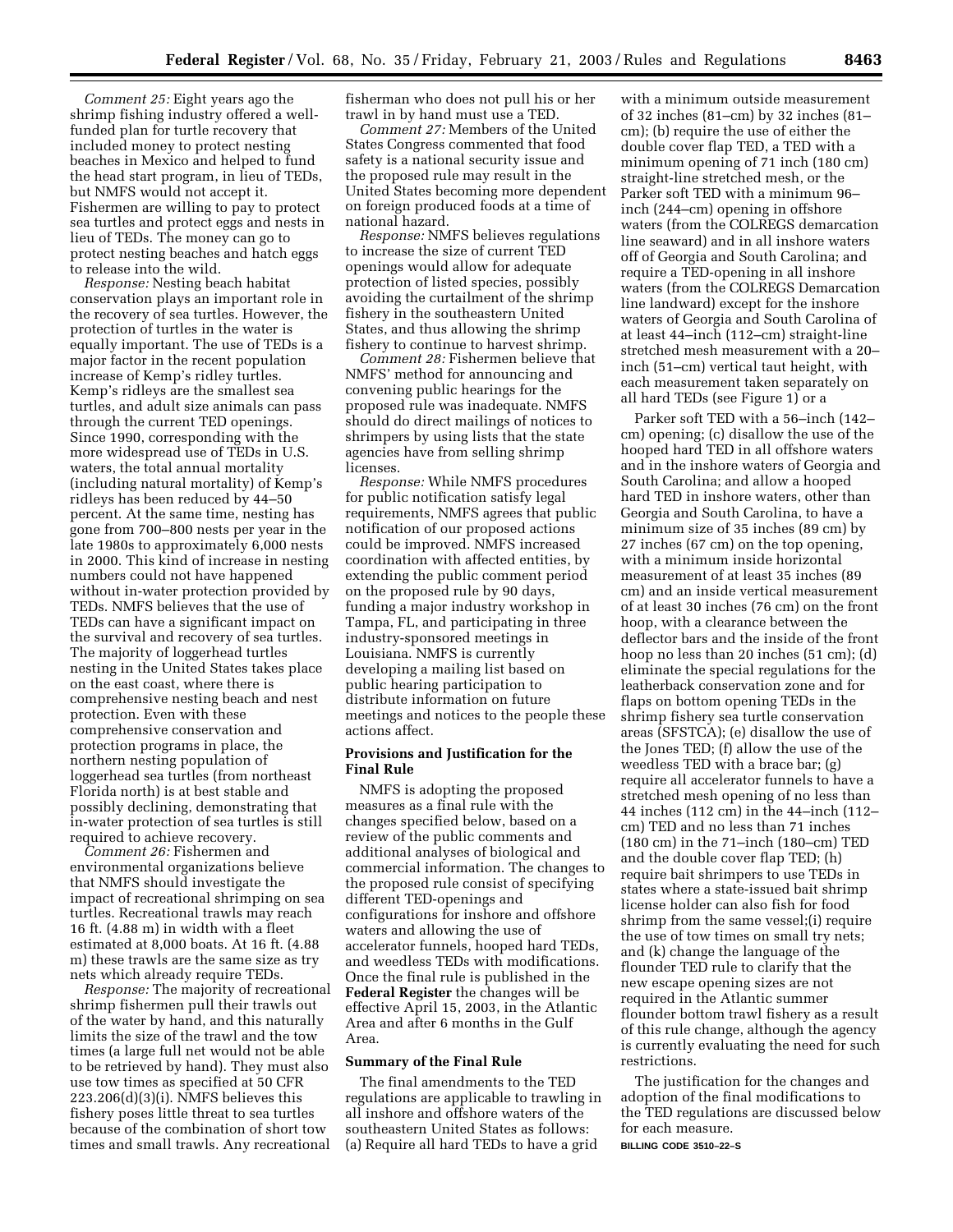



**BILLING CODE 3510–22–C**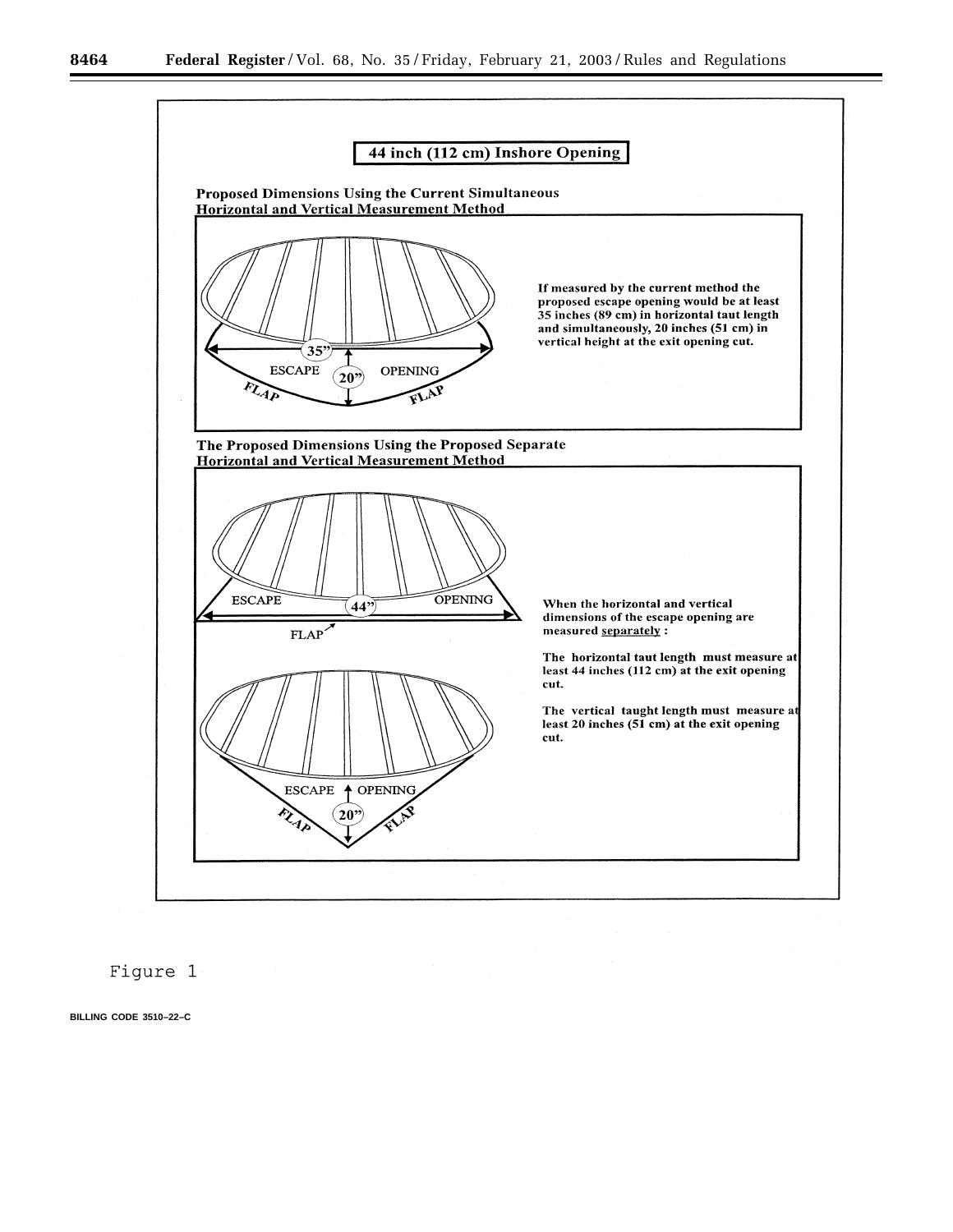### **Increase of the Minimum Size of TED Grids and TED Openings in all Inshore and Offshore Waters of the Southeastern United States**

The 71–inch (180–cm) TED, the double cover flap TED, the Parker soft TED with a 96–inch (244–cm) opening, the Parker soft TED with the 56–inch (142–cm) opening and the 44–inch (112–cm) TED are large enough to exclude 100 percent of nesting loggerhead and green turtles based on the information in Epperly and Teas (2002) and the measurements of nesting loggerhead turtles taken by the South Carolina Department of Natural Resources (SCDNR) in the spring and summer of 2000 as referenced in the proposed rule (66 FR 50148). This is particularly important for loggerhead turtles, as population models indicate that a reduction in mortality in these size classes would result in the greatest annual population increase rate (Crouse *et al.*, 1987; Hopewell, 1998).

Leatherback turtles are too large to fit through the current size TED openings; when mature, they can weigh between 600 and 1,300 lb (273 and 591 kg). The use of the 71–inch (180–cm) TED, the double cover flap TED, and the Parker soft TED with a 96–inch (244–cm) opening in all offshore waters in the southeastern United States and the inshore of Georgia and South Carolina will ensure the use of TEDs capable of releasing leatherback turtles in the waters where they are most commonly found and in areas and times not currently covered by the leatherback contingency plan. This final rule eliminates the unplanned, temporary actions implemented under the leatherback conservation zone which will increase predictability for the industry. NMFS believes that the inshore waters of Georgia and South Carolina have a higher potential for the presence of leatherback turtles because they are mostly open sounds with little barrier from nearshore oceanic habitat.

See NMFS response to comment 13 in this document for a summary of the aerial, standings, observer, and other data used to support this rule.

### **Disallowing the use of the Hooped Hard TED in all Offshore Waters in the Atlantic and Gulf Areas and Changing the Description of a Hooped Hard TED for Use in Inshore Waters**

Based on information received from Louisiana fishermen and NMFS gear specialists, the hooped hard TED known as the Coulon TED may work well as a bycatch reduction device. NMFS was considering disallowing the use of hooped hard TEDs in all waters in the

proposed rule because of enforcement problems seen with this type of fixedangle TED installed backwards. Based on the information in Epperly and Teas (2002), and the measurements of nesting loggerheads conducted by the SCDNR in the summer of 2000, the modifications to the hooped hard TED that are part of this rule will give this TED an escape opening large enough to exclude large loggerhead turtles found in inshore waters, which will allow its continued use by some of the fishermen who prefer it.

NMFS is not allowing the use of the hooped hard TED in offshore waters because the design cannot be modified to be large enough to exclude leatherback turtles.

#### **Weedless TEDs; Jones TEDs; and Accelerator Funnels**

The structural integrity of the weedless and Jones TEDs does not hold up under commercial use; grid bars bend toward the back of the net. This condition has been shown to severely limit the ability of these TEDs to exclude turtles. Therefore, NMFS is requiring the use of a brace bar to increase the structural integrity of the weedless TED and is disallowing the use of the Jones TED. The brace bar for the weedless TED must be constructed of the same or stronger material as the deflector bars and must be attached across the deflector bars in an area defined by the mid point of the outer frame, and the unattached ends of the deflector bars. The horizontal brace bar may be offset from the deflector bars, using spacers constructed of the same or stronger material. The spacers may not exceed 3 inches in length. The Jones TED can not be practically strengthened with a brace bar.

In the proposed rule NMFS proposed disallowing the use of the accelerator funnel in the 71–inch (180–cm) TED and the double cover flap TED. To exclude large turtles, we felt that the funnel would have to be of such a large size that it would not accelerate water and may hang out the flap causing shrimp loss. However, based on information from fishermen and further investigation by NMFS gear technicians, NMFS found that an accelerator funnel that is large enough to release leatherback and large loggerhead turtles will work in the single grid hard TEDs approved for use in this rule. Accelerator funnels used in the 71–inch (180–cm) TED and the double cover flap TED must be attached according to the current rules and must have an opening of at least 71 inches (180 cm) stretched mesh. Accelerator funnels used in the 44–inch (112–cm) TED must also be

attached according to the current rules and must have an opening of at least 44 inches (112 cm) stretched mesh.

### **Requiring Bait Shrimpers to use TEDs in States Where a State-issued Bait Shrimp License Holder can also Fish for Food Shrimp From the Same Vessel**

NMFS enforcement and gear specialists have seen an increase in boats claiming to be bait shrimpers but possessing more than 32 lb (14.5 kg) of dead shrimp. These dead shrimp are likely sold as food shrimp. Landing this much dead shrimp was likely the result of an increase in tow times beyond the shorter tows used to catch live bait. Longer tow times would increase the likelihood of entangling a sea turtle and, without a TED installed, increase the chance of injury or mortality. When there is no incentive to limit tow times as a part of normal fishing operations, tow time limits are extremely difficult to enforce. Also, the possession of both bait and food shrimping licenses aboard the same vessel may allow such vessels to exploit the bait shrimping exemption as a loophole. Therefore, NMFS is limiting the bait shrimp TED exemption to shrimpers with a valid state baitshrimp license for which such state license allows the licensed vessel to participate in the bait shrimp fishery only.

### **Requiring the Use of Tow Times on Small Try Nets**

Although sea turtles have been documented as having been captured in try nets, experimental trawling completed in 1994 and 1996 indicated that small try nets were much less likely to catch turtles. However, as discussed in NMFS' response to comment 22, turtle captures in try nets may still be a problem. NMFS believes that tow time restrictions will give NMFS an enforcement mechanism to help maintain compliance by the small number of fishermen who do not use try nets as intended. However, NMFS will continue to evaluate this issue. If tow time restrictions do not prevent capture of sea turtles in try nets, then NMFS will evaluate other options, including requiring TEDs in try nets.

#### **Classification**

This final rule has been determined to be significant for purposes of Executive Order 12866.

The ESA provides the statutory basis for this final rule.

NMFS prepared a draft Environmental Assessment/Regulatory Impact Review/ Regulatory Flexibility Act Analysis (EA/ RIR/RFAA) for the proposed rule that discussed the impact on the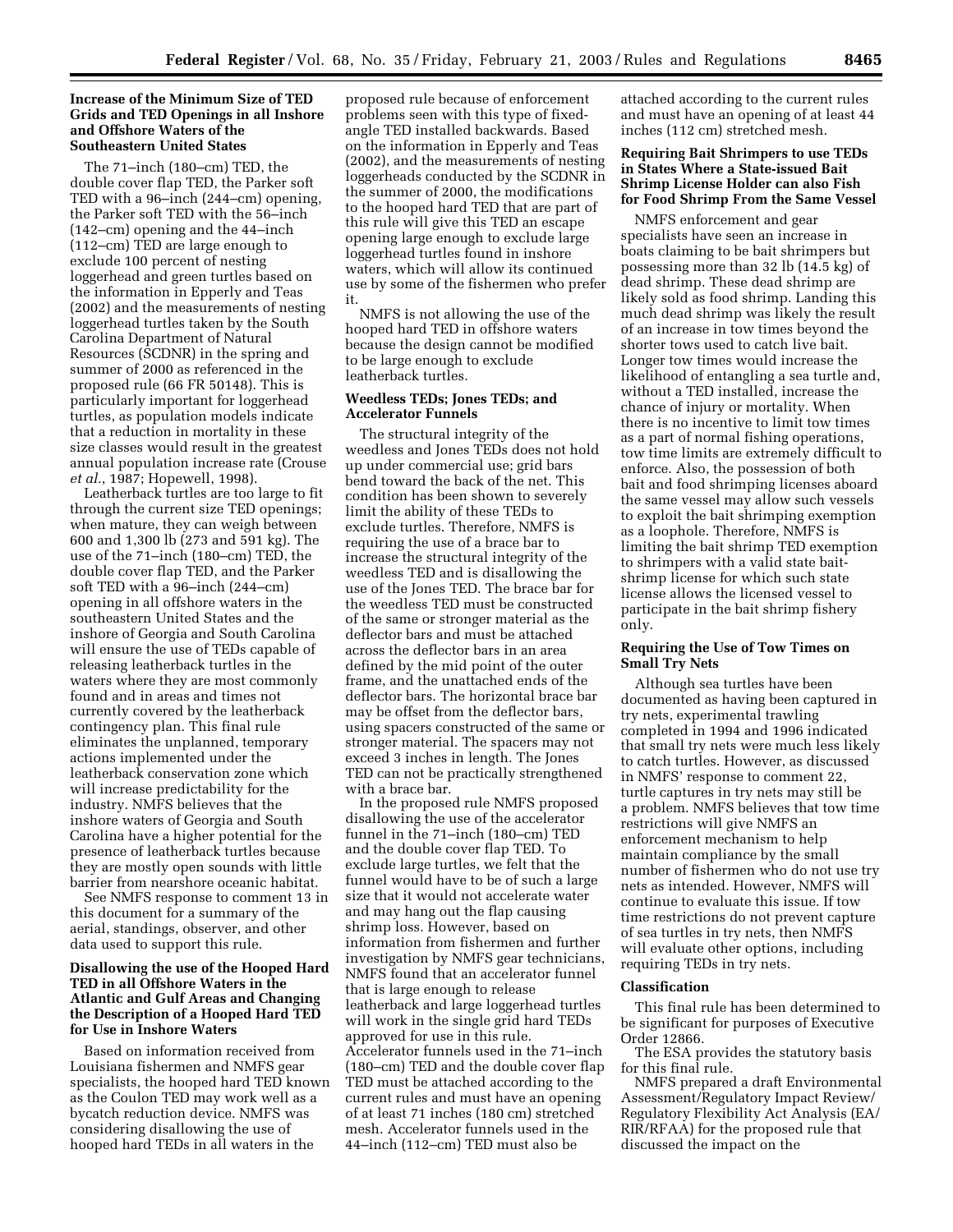environment as a result of the proposed rule. NMFS completed a final Environmental Assessment/Regulatory Impact Review/Final Regulatory Flexibility Analysis (EA/RIR/FRFA) based on comments received during the comment period. A copy of the final EA/RIR/FRFA is available from NMFS (see **ADDRESSES**).

NMFS completed the FRFA, pursuant to 5 U.S.C. 604, without regard to whether the proposal would have a significant impact on a substantial number of small entities. A summary of this FRFA follows:

The Endangered Species Act provides the statutory basis for this final rule. This final rule will require the use of an approved leatherback TED in all shrimp trawl nets operated in all offshore waters and the inshore waters of Georgia and South Carolina at all times; require the use of an approved loggerhead TED in all shrimp trawls licensed or fishing for food shrimp in all inshore waters at all times; allow the use of the weedless TED with a brace bar; allow the use of hooped hard TEDs in inshore waters with modifications; allow the use of accelerator funnels with certain modifications; and require tow time restrictions on try nets.

The objectives of this final rule are to decrease the mortality of large loggerhead and green turtles; decrease the mortality of large leatherback turtles; decrease the mortality of all threatened and endangered sea turtles incidentally taken by shrimp trawl activity by eliminating TEDs that are not sufficiently effective in releasing sea turtles; improve the enforcement of existing TED regulations; and implement a more efficient and effective management scheme with respect to conserving large leatherback turtles.

An excessive number of endangered or threatened sea turtles are dying each year due to probable interaction with shrimp trawl gear. The Leatherback Contingency Plan with its required surveys and use of emergency rules that close areas to trawl activity to reduce sea turtle mortality has been shown to be inefficient. An alternative management approach is required to both address the excessive mortality of sea turtles and eliminate the need for costly and disruptive closures.

This final rule will impact the Southeast shrimp trawl fishery primarily through the imposition of increased costs associated with the purchase and maintenance of the required gear and through lost revenue opportunities through potential increased shrimp losses associated with the gear.

A fish harvesting business is considered a small business if it is independently owned and operated and not dominant in its field of operation, and if it has annual receipts not in excess of \$3.5 million. Based on a compilation of data from the shrimp landings file for the Gulf, Florida trip ticket data, and data from the Georgia shrimp landings system, the maximum known gross revenue for an individual fishing craft in the Gulf and South Atlantic shrimp fisheries in 1999 was approximately \$723,656. While this figure could be an underestimate of the true maximum value since currently available data do not allow all shrimp landings from different parts of the region and their associated revenues to be linked to a particular fishing craft, this figure is sufficiently less than \$3.5 million to support the presumption that all firms in the Gulf and South Atlantic shrimp trawl fisheries are small business entities.

It is estimated that 11,244 small vessels (vessels less than or equal to 60 ft. (18.3 m)) and 2,368 large vessels (vessels greater than 60 ft. (18.3 m)), or a total of 13,572 vessels operate in the Southeast shrimp trawl fishery. Note that this figure does not include fishing craft that are licensed or known to only participate in shrimp fisheries that use non-trawl gear (i.e., butterfly nets, channel nets, cast nets, skimmer nets, etc.) since these gear types are not subject to the existing or proposed TED requirements. Small vessels in the Southeast shrimp trawl fishery are estimated to harvest an average of 4,752 lb. (2,155.5 kg) of shrimp annually valued at \$12,435 in gross revenues, with average variable cost expenditures of \$8,708 and generating a profit of \$3,727. Large vessels in the Southeast shrimp trawl fishery are estimated to harvest an average of 42,656 pounds of shrimp annually valued at \$142,880 in gross revenues, with average variable cost expenditures of \$126,089 and generating a profit of \$16,089.

Although all participants in the fishery may be affected by the proposed action, it should be noted that the provisions on weedless TEDs and hooped hard TEDs will also be expected to affect specific subsets of the industry. The weedless TED is used by approximately 15 percent of Texas shrimpers in the trawl fishery. Therefore, using the estimate of the 2,355 vessels reporting landings in Texas, 353 vessels would be affected by the weedless TED specifications. With respect to the hooped hard TEDs, it is estimated that 300 vessels currently utilize this gear.

This final rule is expected to decrease annual ex-vessel shrimp gross revenues by \$1.8-\$7.3 million, reduce variable costs (due to the change in the relative numbers of small vessels vs. large vessels) of production by \$1.4-\$3.7 million, and reduce profits by \$444,000- \$3.6 million. Ex-vessel shrimp prices are projected to increase, due to the decline in domestic shrimp harvest, by 0.7–1.7 percent per year. The proposed action is expected to result in a less than 1.0 percent loss in landings, gross revenues and profits in the Southeast shrimp trawl fishery, and result in a maximum loss of employment opportunities of 5.1 percent in the small vessel fleet and 0.5 percent in the large vessel fleet. The small vessel fleet is expected to contract by 400–574 vessels by 2006 relative to status quo conditions as a result of the rule, while the large vessel fleet is expected to contract by up to 11 vessels, also as a result of the rule. The change in average annual profits for the average small business entity operating in the Southeast shrimp trawl fishery due to the proposed action is expected to range from a gain in profits of 0.5 percent to a loss in profits of 2.4 percent over status quo conditions.

NMFS received the following comments regarding economic impacts of the rule through public comment on the proposed rule: (1) The projected cost to retrofit TEDs is too low; (2) the 20 percent profit margin used is too high; (3) the cumulative loss of shrimp as a result of the proposed changes in addition to existing requirements is not considered; (4) an analysis of possible shrimp loss due to the prohibition of accelerator funnels is lacking; (5) the analysis of the economic impact to small businesses is inadequate; (6) the percent shrimp loss is too low and should be 15 to 20 percent; (7) information on gear replacement frequency is inaccurate; and (8) the analysis does not consider the effects the rule will have on fishermen in combination with depressed shrimp prices. In response to these comments, a new Regulatory Impact Review and Final Regulatory Flexibility Analysis were conducted which incorporated information gathered during the public comment period as well as the best available information from existing databases on profit margins, gear costs, and the durability and cost of replacement of equipment. The average replacement cost for a leatherback TED was assumed to be \$220, 4 TEDS were assumed necessary for small vessels and 8–10 TEDs for large vessels, and the average useful life of a TED was assumed to be 3 years. The assumption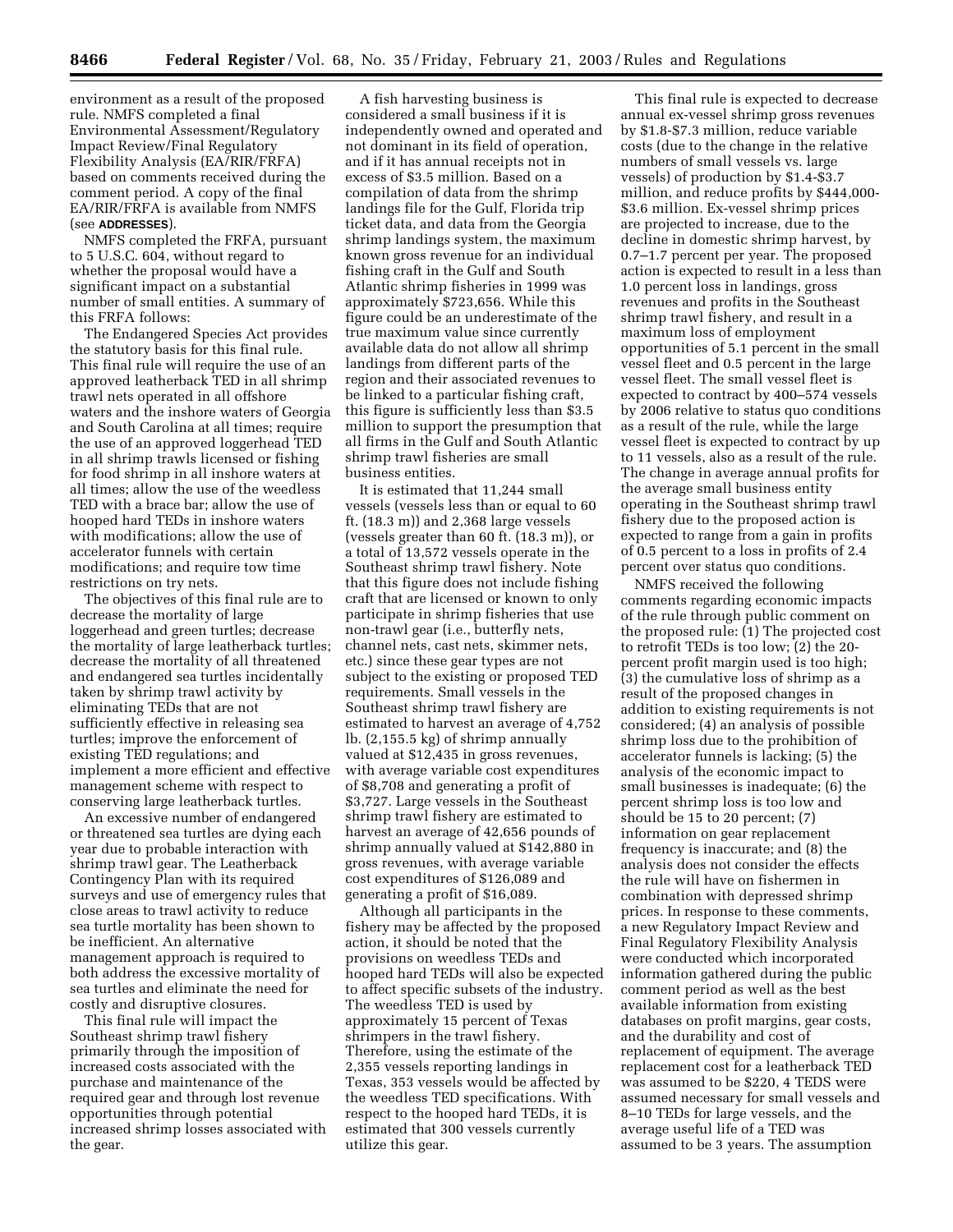of a 20-percent profit margin was eliminated and, instead, vessel profits were internally calculated based on expected revenues and variable costs. Shrimp loss under current regulations as well as the proposed regulations was considered and discussed in the analysis. Estimates of shrimp loss under different TED requirements were derived from test data and provided by the NMFS SEFSC. The analysis allowed the use of an accelerator funnel, consistent with the rule. To incorporate the effects of the depressed shrimp prices, 2001 prices were utilized throughout the assessment.

### **Description of Significant Alternatives to the Proposed Rule and Discussion of how the Alternatives Attempt to Minimize Economic Impacts on Small Entities**

Other than the status quo alternative, there were 4 alternatives analyzed including the measures in this final rule (preferred action). One of the proposed alternatives, Alternative 1, would increase the standard size opening of TEDs to 35 inches (89 cm) by 20 inches (51 cm) in all areas; change the minimum grid size to at least 32 inches (81 cm) by 32 inches (81 cm) in all areas; redescribe the current version of the leatherback modification; replace the Leatherback Contingency Plan with standardized zones and times where shrimp trawlers are required to have TEDs installed that exclude leatherback turtles; disallow the use of weedless TEDs and the Jones TED; change the requirements for hooped hard TEDs; change the requirements for accelerator funnels; require bait shrimpers to use TEDs in states where a state-issued bait shrimp license holder can also fish for food shrimp from the same vessel; and require tow time restrictions on trynets. This alternative would reduce the areal and seasonal extent of the leatherback TED requirements from that of the preferred action, but fewer endangered sea turtles would be saved and it is unclear whether costs would be materially reduced. Costs associated with this alternative could be equal to or exceed those of the preferred action.

Alternative 2 would increase the standard size opening of TEDs to 35 inches (89 cm) by 16 inches (41 cm) in all areas; change the minimum grid size to at least 30 inches (81 cm) by 30 inches (81 cm) in all areas; redescribe the current version of the leatherback modification; replace the Leatherback Contingency Plan with standardized zones and times where shrimp trawlers are required to have TEDs installed that exclude leatherback turtles; disallow the use of weedless TEDs and the Jones

TED; change the requirements for hooped hard TEDs; change the requirements for accelerator funnels; require bait shrimpers to use TEDs in states where a state-issued bait shrimp license holder can also fish for food shrimp from the same vessel; and require tow time restrictions on trynets. This alternative would save even fewer sea turtles compared to the preferred action with, again, uncertainty associated with whether any cost savings could be achieved relative to the preferred action.

Alternative 3 would require the use of a TED capable of releasing a leatherback in all waters at all times; change the minimum grid size to a minimum grid size of at least 32 inches (81 cm) by 32 inches (81 cm) in all areas; redescribe the current version of the leatherback modification (71 inch TED); disallow the use of weedless TEDs and the Jones TED; disallow the use of hooped hard TEDs; disallow the use of accelerator funnels; require bait shrimpers to use TEDs in states where a state-issued bait shrimp license holder can also fish for food shrimp from the same vessel; and require tow time restrictions on trynets. This alternative has more stringent requirements and would, while saving the same number of endangered sea turtles as the preferred action, likely do so at a higher cost. The status quo alternative would not achieve the desired biological goals of the action.

Copies of the EA/RIR/FRFA are available (see **ADDRESSES**).

#### **List of Subjects**

*50 CFR Part 222*

Endangered and threatened species, Exports, Imports, Marine mammals, Transportation.

*50 CFR Part 223* Administrative practice and procedure, Endangered and threatened species, Exports, Imports, Reporting and recordkeeping requirements. *50 CFR Part 224*

Administrative practice and procedure, Endangered and threatened species, Exports, Imports, Transportation.

Dated: February 12, 2003.

#### **John Oliver,**

*Deputy Assistant Administrator for Operations,National Marine Fisheries Service.*

For the reasons set out in the preamble, 50 CFR parts 222, 223, and 224 are amended as follows:

## **PART 222—GENERAL ENDANGERED AND THREATENED MARINE SPECIES**

1. The authority citation for part 222 continues to read as follows:

**Authority:** 16 U.S.C. 1531–1544; and 16 U.S.C. 742a *et seq.*, unless otherwise noted. **§ 222.102 [Amended]**

2. In § 222.102, the definition: ''Leatherback conservation zone'' is removed.

### **PART 223—THREATENED MARINE SPECIES AND ANADROMOUS SPECIES**

3. The authority citation for part 223 continues to read as follows:

**Authority:** 16 U.S.C. 1531 *et seq.*

4. In § 223.206:

a. Paragraph (d)(2)(ii)(B)(*1*) is removed and paragraphs (d)(2)(ii)(B)(*2*) and (*3*) are re-designated as paragraphs (d)(2)(ii)(B)(*1*) and (*2*), respectively.

b. Paragraph (d)(2)(iv) is removed and paragraph (d)(2)(v) is re-designated as paragraph (d)(2)(iv).

c. Paragraph (d)(5) is removed and reserved.

d. Paragraphs (d)(2)(ii)(A)(*2*) and (*4*) are revised, and new paragraph  $(d)(2)(ii)(A)(5)$  is added to read as follows:

**§ 223.206 Exceptions to prohibitions relating to sea turtles.**

- \* \* \* \* \*
	- (d) \* \* \*  $(2) * * * *$
	- (ii) \* \* \*
	- $(A) * * * *$

(*2*) Is a bait shrimper that retains all live shrimp on board with a circulating seawater system, if it does not possess more than 32 lb. (14.5 kg) of dead shrimp on board, if it has a valid original state bait-shrimp license, and if the state license allows the licensed vessel to participate in the bait shrimp fishery exclusively; \* \* \* \* \*

(*4*) Is in an area during a period for which tow-time restrictions apply under paragraphs (d)(3)(ii) or (iii) of this section, if it complies with all applicable provisions imposed under those paragraphs; or

(*5*) Is using a single test net (try net) with a headrope length of 12 ft (3.6 m) or less and with a footrope length of 15 ft (4.6 m) or less, if it is pulled immediately in front of another net or is not connected to another net in any way, if no more than one test net is used at a time, and if it is not towed as a primary net, in which case the exemption under this paragraph  $(d)(2)(ii)(A)$  applies to the test net. \* \* \* \* \*

5. In § 223.207, paragraph (a) introductory text, paragraphs (a)(3)(ii), (a)(4) through (a)(8), (b)(1), (b)(2), (d)(2), (d)(3), the headings of paragraphs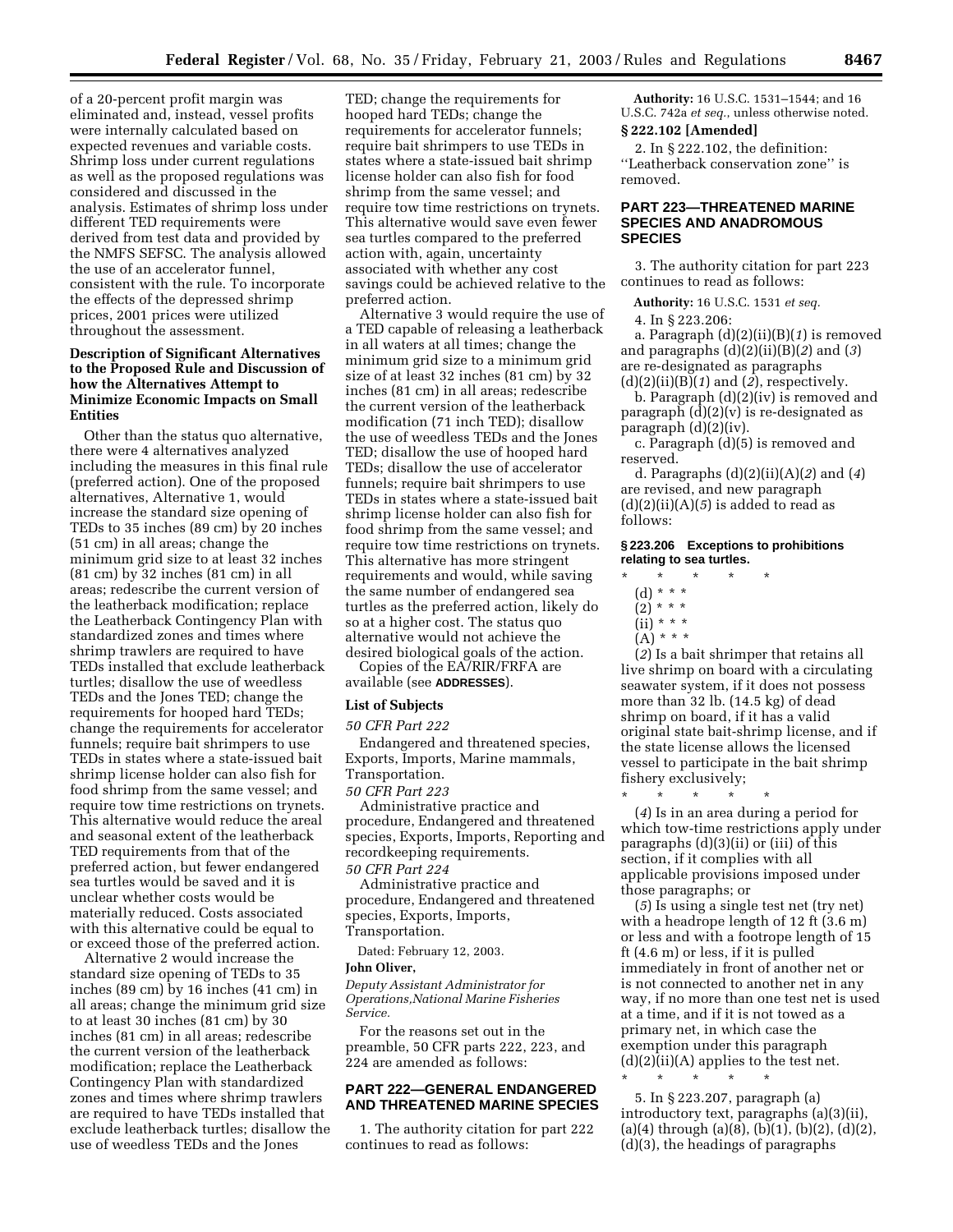$(c)(1)(iv)(A)$  and  $(B)$  are revised and a new first sentence is added to paragraph  $(c)(1)(iv)(A)$  and a new last sentence is added to paragraph (c)(1)(iv)(B) to read as follows:

#### **§ 223.207 Approved TEDs.** \* \* \* \* \*

(a) *Hard TEDs*. Hard TEDs are TEDs with rigid deflector grids and are categorized as ''hooped hard TEDs'' which may only be used in inshore waters, except for the inshore waters of Georgia and South Carolina and ''singlegrid hard TEDs'' such as the Matagorda and Georgia TED (Figures 3 & 4 to this part). Hard TEDs complying with the following generic design criteria are approved TEDs:

\* \* \* \* \*

(3) \* \* \*

(ii) For any shrimp trawler fishing in the Gulf SFSTCA or the Atlantic SFSTCA, a hard TED with the position of the escape opening at the bottom of the net when the net is in its deployed position, the angle of the deflector bars from the normal, horizontal flow through the interior of the trawl, at any point, must not exceed 55°, and the angle of the bottom-most 4 inches (10.2 cm) of each deflector bar, measured along the bars, must not exceed 45° (Figures 14a and 14b to this part).

(4) *Space between bars*. The space between deflector bars and the deflector bars and the TED frame must not exceed 4 inches (10.2 cm).

(5) *Direction of bars*. The deflector bars must run from top to bottom of the TED, as the TED is positioned in the net, except that up to four of the bottom bars and two of the top bars, including the frame, may run from side to side of the TED. The deflector bars must be permanently attached to the TED frame or to the horizontal bars, if used, at both ends.

(6) *Position of the escape opening*. The escape opening must be made by removing a rectangular section of webbing from the trawl, except for a TED with an escape opening size described at paragraph (a)(7)(ii)(A) for which the escape opening may alternatively be made by making a horizontal cut along the same plane as the TED. The escape opening must be centered on and immediately forward of the frame at either the top or bottom of the net when the net is in the deployed position. The escape opening must be at the top of the net when the slope of the deflector bars from forward to aft is upward, and must be at the bottom when such slope is downward. The passage from the mouth of the trawl through the escape opening must be completely clear of any obstruction or

modification, other than those specified in paragraph (d) of this section.

(7) *Size of escape opening*—(i) *Hooped hard TED*. On a hooped hard TED, the escape opening must have a horizontal measurement no less than 35 inches (89 cm) wide and a forward measurement no less than 27 inches (69 cm). A door frame may not be used over the escape opening; however, a webbing flap may be used as provided in paragraph (d)(3)(i) of this section. The resultant opening with a webbing flap must be a minimum width of 35 inches (89 cm) and a minimum height of 20 inches (51 cm), with each measurement taken simultaneously.

(ii) *Single-grid hard TEDs*. On a single-grid hard TED, the horizontal cut(s) for the escape opening may not be narrower than the outside width of the TED frame minus 4 inches (10.2 cm) on both sides of the grid, when measured as a straight line width. Fore-and-aft cuts to remove a rectangular piece of webbing must be made from the ends of the horizontal cuts along a single row of meshes along each side. The overall size of the escape opening must match one of the following specifications:

(A) *44–inch inshore opening*. The escape opening must have a minimum width of 44 inches (112 cm) and a minimum height of 20 inches (51 cm) with each measurement taken separately. A webbing flap, as described in paragraph (d)(3)(i) of this section, may be used with this escape hole, so long as this minimum opening size is achieved. This opening may only be used in inshore waters, except it may not be used in the inshore waters of Georgia and South Carolina.

(B) *The 71–inch offshore opening*: The two forward cuts of the escape opening must not be less than 26 inches (66 cm) long from the points of the cut immediately forward of the TED frame. The resultant length of the leading edge of the escape opening cut must be no less than 71 inches (181 cm) with a resultant circumference of the opening being 142 inches (361 cm) (Figure 12 to this part). A webbing flap, as described in paragraph (d)(3)(ii) of this section, may be used with this escape hole, so long as this minimum opening size is achieved. Either this opening or the one described in paragraph (a)(7)(ii)(C) of this section must be used in all offshore waters and in all inshore waters in Georgia and South Carolina, but may also be used in other inshore waters.

(C) *Double cover offshore opening*. The two forward cuts of the escape opening must not be less than 20 inches (51 cm) long from the points of the cut immediately forward of the TED frame. The resultant length of the leading edge

of the escape opening cut must be no less than 56 inches (142 cm)(Figure 16 to this part illustrates the dimensions of these cuts). A webbing flap, as described in paragraph (d)(3)(iii) of this section, may be used with this escape hole. Either this opening or the one described in paragraph (a)(7)(ii)(B) of this section must be used in all offshore waters but also in all inshore waters in Georgia and South Carolina, and may be used in other inshore waters.

(8) *Size of hoop or grid*—(i) *Hooped hard TED*. The front hoop on a hard TED must have an inside horizontal measurement of at least 35 inches (89 cm) and an inside vertical measurement of at least 30 inches (76 cm). The minimum clearance between the deflector bars and the top of the front hoop must be at least 20 inches (51 cm).

(ii) *Single-grid hard TED*. A singlegrid hard TED must have a minimum outside horizontal and vertical measurement of 32 inches (81 cm). The required outside measurements must be at the mid-point of the deflector grid.

\* \* \* \* \*

(b) \* \* \*

(1) *Flounder TED*. (Figure 10 to this part). The Flounder TED is approved for use only in the Atlantic summer flounder bottom trawl fishery. The Flounder TED is not an approved TED for use by shrimp trawlers. The Flounder TED must be constructed of at least 1 1/4 inch (3.2 cm) outside diameter aluminum or steel pipe with a wall thickness of at least 1/8 inch (0.3 cm). It must have a rectangular frame with outside dimensions which can be no less than 51 inches (129.5 cm) in length and 32 inches (81.3 cm) in width. It must have at least five vertical deflector bars, with bar spacings of no more than 4 inches (10.2 cm). The vertical bars must be connected to the top of the frame and to a single horizontal bar near the bottom. The horizontal bar must be connected at both ends to the sides of the frame and parallel to the bottom bar of the frame. There must be a space no larger than 10 inches (25.4 cm) between the horizontal bar and the bottom bar of the frame. One or more additional vertical bars running from the bottom bar to the horizontal bar must divide the opening at the bottom into two or more rectangles, each with a maximum height of 10 inches (25.4 cm) and a maximum width of 14 1/2 inches (36.8 cm). This TED must comply with paragraph (a)(2) of this section. The angle of the deflector bars must be between 30 and 55 from the normal, horizontal flow through the interior of the trawl. The entire width of the escape opening from the trawl must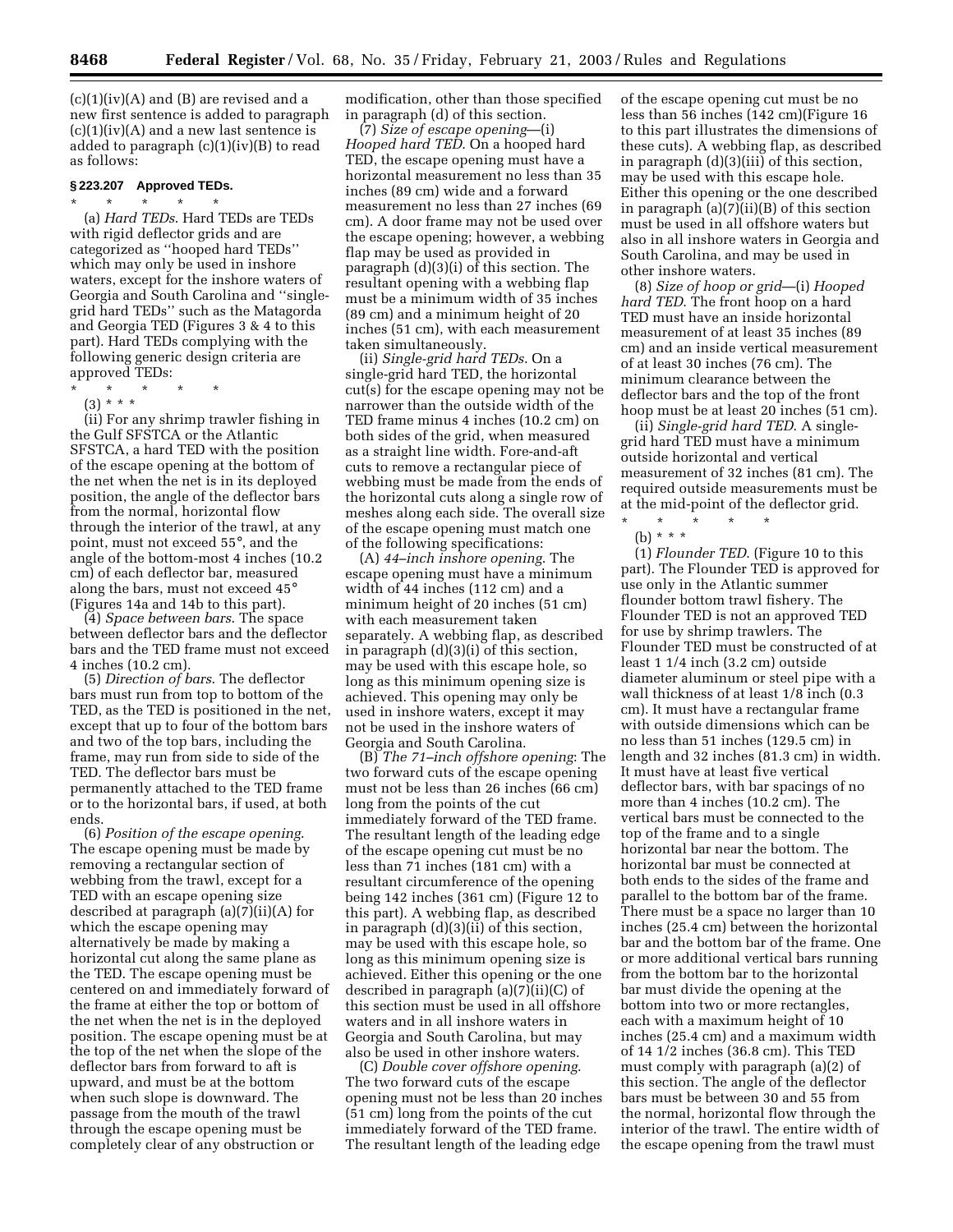be centered on and immediately forward of the frame at the top of the net when the net is in its deployed position. The escape opening must be at the top of the net and the slope of the deflector bars from forward to aft is upward. The escape opening must be cut horizontally along the same plane as the TED, and may not be cut in a fore-and-aft direction. The cut in the trawl webbing for the escape opening cannot be narrower than the outside width of the grid minus 4 inches (10.2 cm) on both sides of the grid, when measured as a straight line width. The resulting escape opening in the net webbing must measure at least 35 inches (88.9 cm) in horizontal taut length and, simultaneously, 12 inches (30.5 cm) in vertical taut height. The vertical measurement must be taken at the midpoint of the horizontal measurement. This TED may not be configured with a bottom escape opening. Installation of an accelerator funnel is not permitted with this TED.

(2) *Weedless TED*. The weedless TED must meet all the requirements of paragraph (a) of this section for singlegrid hard TEDs, with the exception of paragraphs (a)(1) and (a)(5) of this section. The weedless TED must be constructed of at least 1–1/4 inch (3.2 cm) outside diameter aluminum with a wall thickness of at least 1/8 inch (0.3 cm). The deflector bars must run from top to bottom of the TED, as the TED is positioned in the net. The ends of the deflectors bars on the side of the frame opposite to the escape opening must be permanently attached to the frame. The ends of the deflector bars nearest the escape opening are not attached to the frame and must lie entirely forward of the leading edge of the outer frame. The ends of the unattached deflector bars must be no more than 4 inches (10.2 cm) from the frame and may not extend past the frame. A horizontal brace bar to reinforce the deflector bars, constructed of the same size or larger pipe as the deflector bars, must be permanently attached to the frame and the rear face of each of the deflector bars at a position anywhere between the vertical midpoint of the frame and the unattached ends of the deflector bars. The

horizontal brace bar may be offset behind the deflector bars, using spacer bars, not to exceed 5 inches (12.7 cm) in length and constructed of the same size or larger pipe as the deflector bars. See Figure 15.

- \* \* \* \* \*
	- (c) \* \* \*
	- $(1) * * * *$  $(iv) * * *$
	-

(A) *Inshore opening*. This opening is the minimum size opening that may be used in inshore waters, except it may not be used in the inshore waters of Georgia and South Carolina, in which a larger minimum opening is required.\*\*\*

\* \* \* \* \* (B) *Offshore opening*. \* \* \* This opening or one that is larger must be used in all offshore waters and in the inshore waters of Georgia and South Carolina. It also may be used in other inshore waters.

- \* \* \* \* \*
- (d) \* \* \*

(2) *Accelerator funnel*. An accelerator funnel may be installed in the trawl, if it is made of net webbing material with a stretched mesh size of not greater than 1 5/8 inches (4 cm), if it is inserted in the net immediately forward of the TED, and if its rear edge does not extend past the bars of the TED. The trailing edge of the accelerator funnel may be attached to the TED on the side opposite the escape opening if not more than onethird of the circumference of the funnel is attached, and if the inside horizontal opening as described above in maintained. In a bottom opening TED only the top one-third of the circumference of the funnel may be attached to the TED. In a top opening TED only the bottom one-third of the circumference of the funnel may be attached to the TED.

(i) In inshore waters, other than the inshore waters of Georgia and South Carolina in which a larger opening is required, the inside horizontal opening of the accelerator funnel must be at least 44 inches (112 cm).

(ii) In offshore waters and the inshore waters of Georgia and South Carolina, the inside horizontal opening of the accelerator funnel must be at least 71 inches (180 cm).

(3) *Webbing flap*. A webbing flap may be used to cover the escape opening under the following conditions: No device holds it closed or otherwise restricts the opening; it is constructed of webbing with a stretched mesh size no larger than 1–5/8 inches (4 cm); it lies on the outside of the trawl; it is attached along its entire forward edge forward of the escape opening; it is not attached on the sides beyond the row of meshes that lies 6 inches (15 cm) behind the posterior edge of the grid; the sides of the flap are sewn on the same row of meshes fore and aft; and the flap does not overlap the escape hole cut by more than 5 inches (13 cm) on either side.

(i) *44–inch inshore TED flap*. This flap may not extend more than 24 inches (61 cm) beyond the posterior edge of the grid.

(ii) *71–inch offshore TED Flap*. The flap must be a 133–inch (338–cm) by 52–inch (132–cm) piece of webbing. The 133–inch (338–cm) edge of the flap is attached to the forward edge of the opening (71–inch (180–cm) edge). The flap may extend no more than 24 inches (61 cm) behind the posterior edge of the grid (Figure 12 to this part illustrates this flap).

(iii) *Double cover flap offshore TED flap*. This flap must be composed of two equal size rectangular panels of webbing. Each panel must be no less than 58 inches (147 cm) wide and may overlap each other no more than 15 inches (38 cm). The panels may only be sewn together along the leading edge of the cut. The trailing edge of each panel must not extend more than 6 inches (15 cm) past the posterior edge of the grid (Figure 16 to this part). Chafing webbing described in paragraph (d)(4) of this section may not be used with this type of flap.

### **Figures 12 and 15 to Part 223 [Amended]**

6. In part 223, Figures 1, 2 and 11 are removed and reserved; Figures 12a and 12b are removed; new Figure 12 is added; and Figure 15 is revised to read as follows:

#### **BILLING CODE 3510–22–S**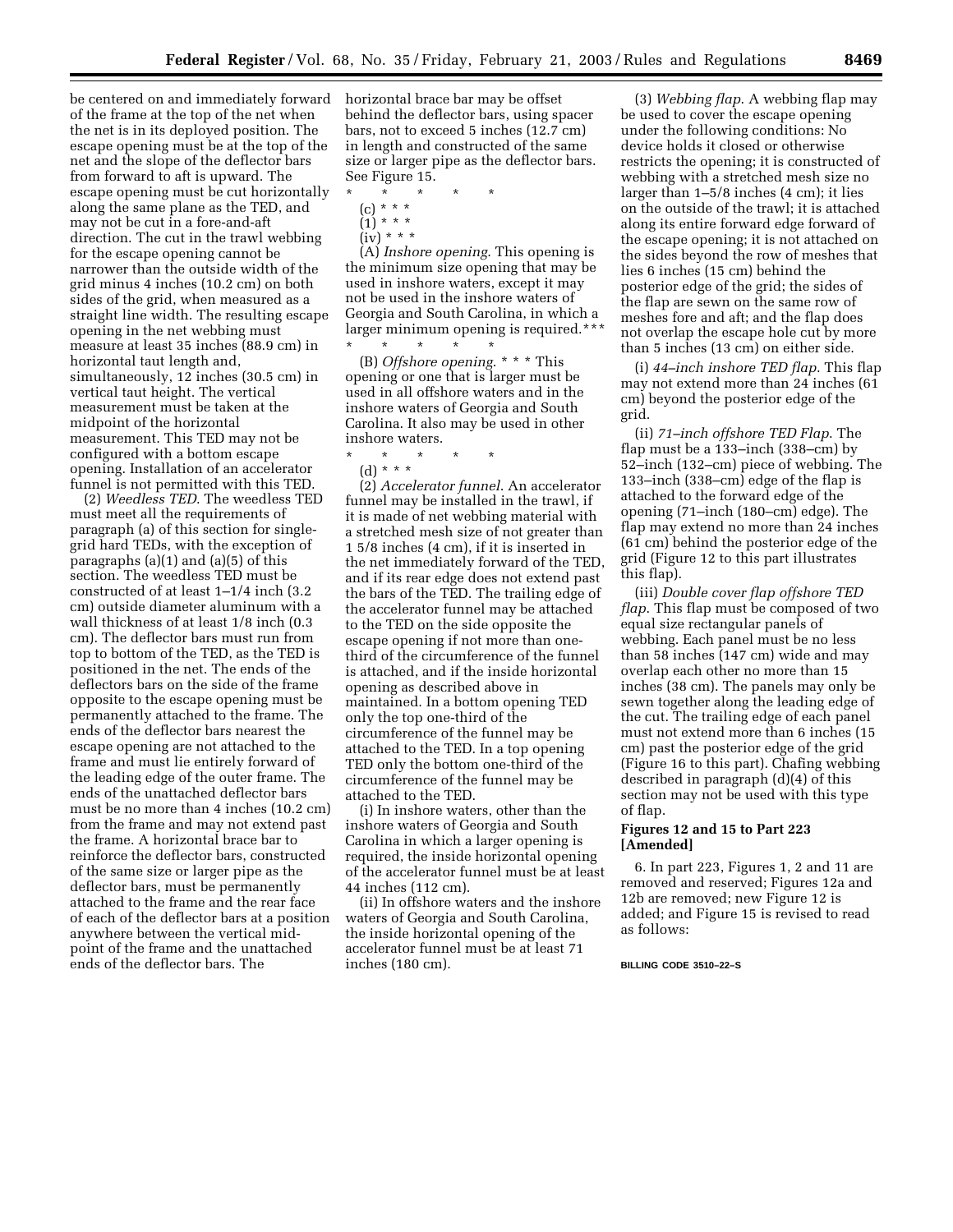

Figure 12 to Part 223